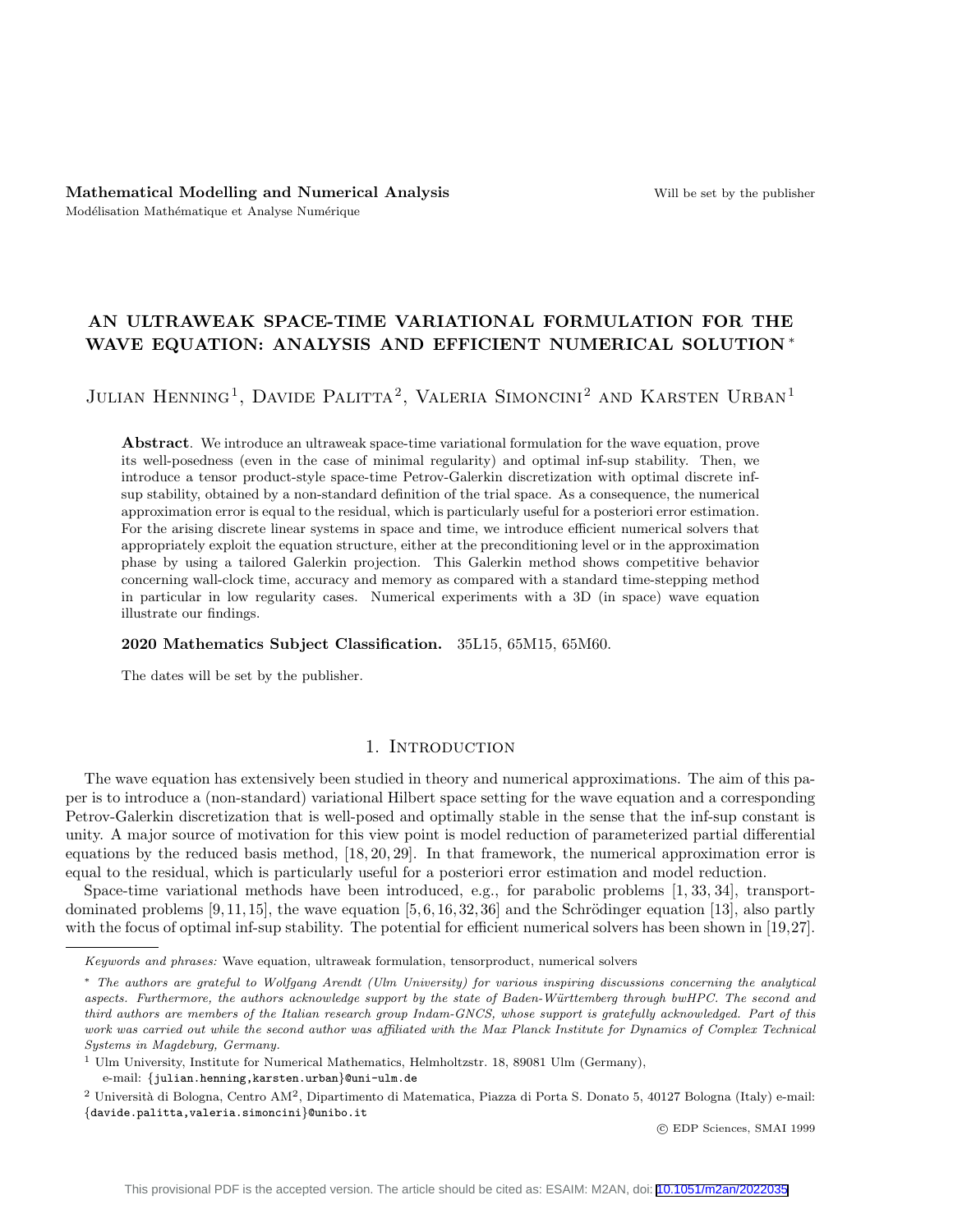We follow the path of [\[9,](#page-24-1)[11\]](#page-24-2) and introduce an *ultraweak* variational formulation in space and time by applying all derivatives onto the test functions using integration by parts. This means that the trial space is  $L_2(I \times \Omega)$ , where  $I = (0, T)$  is the time interval and  $\Omega \subset \mathbb{R}^d$  the domain in space. This is the "correct" space of minimal regularity for initial data  $u_0 \in L_2(\Omega)$ . Following [\[11\]](#page-24-2), we employ specifically chosen test spaces so as to derive a well-posed variational problem. A Petrov-Galerkin method is then used for the discretization: inspired by [\[9\]](#page-24-1), we first choose an appropriate test space and then define the (non-standard) trial space to preserve optimal inf-sup stability. After completion of this work, we learned that this approach is very closely related to the DPG<sup>∗</sup> method, [\[13,](#page-25-9) [21\]](#page-25-12).

The aforementioned discretization results into a linear system of equations  $\mathbf{B}_{\delta}u_{\delta} = g_{\delta}$ , whose (stiffness) matrix  $\mathbf{B}_{\delta}$  is a sum of tensor products and has large condition number, making the system solution particularly challenging. Memory and computational complexity are also an issue, as space-time discretizations in general lead to larger systems as compared to conventional time-stepping schemes, where a sequence of linear systems has to be solved, whose dimension corresponds to the spatial discretization only.

Building upon [\[19\]](#page-25-10), we introduce matrix-based solvers that are competitive with respect to time-stepping schemes. In particular, we show that in case of minimal regularity the space-time method using fast matrixbased solvers outperforms a Crank-Nicolson time-stepping scheme.

The remainder of this paper is organized as follows: In Section [2,](#page-1-0) we review known facts concerning variational formulations in general and for the wave equation in particular. We derive an optimally inf-sup stable ultraweak variational form. Section [3](#page-7-0) is devoted to the Petrov-Galerkin discretization, again allowing for an inf-sup constant equal to 1. The arising linear system of equations is derived in Section [4](#page-12-0) and its efficient and stable numerical solution is discussed in Section [5.](#page-16-0) We show some results of numerical experiments for the 3D wave equation in Section [6.](#page-19-0) For proving the well-posedness of the proposed variational form we need a result concerning a semi-variational formulation of the wave equation, whose proof is given in Appendix [A.](#page-20-0)

## 2. Variational Formulations of the Wave Equation

<span id="page-1-0"></span>We are interested in a general linear equation of wave type. To this end, consider a Gelfand triple of Hilbert spaces  $V \hookrightarrow H \hookrightarrow V'$  and a positive, symmetric operator  $A \in \mathcal{L}(D(A), H)$ , where  $D(A)$  is the domain of A to be detailed in [\(2.5\)](#page-2-0) below.<sup>[a](#page-1-1)</sup> Setting  $I := (0, T), T > 0$  and given  $g \in L_2(I; V')^b$  $g \in L_2(I; V')^b$ ,  $u_0 \in H$ ,  $u_1 \in V'$ , we look for  $u(t) \in V$ ,  $t \in I$  a.e., such that

<span id="page-1-3"></span>
$$
\ddot{u}(t) + A u(t) = f(t) \text{ in } V', \ t \in I \text{ a.e.,} \qquad u(0) = u_0 \in H, \ \dot{u}(0) = u_1 \in V'. \tag{2.1}
$$

Note that the initial state is only in H (e.g.  $L_2(\Omega)$ ) and the initial velocity only in V' (e.g.  $H^{-1}(\Omega)$ ), which means very low regularity. Thus, without additional regularity, we cannot expect to get a smooth solution of [\(2.1\)](#page-1-3). Such non-smooth data are in fact a physically relevant situation. We restrict ourselves to linear timeinvariant (LTI) systems even though most of our results can be extended to the more general situation of a time-dependent operator  $A(t)$ .

#### 2.1. Inf-sup-theory

We are interested in finding a well-posed weak (or variational) formulation of  $(2.1)$ , i.e., Hilbert spaces U, V of functions and a bilinear form  $b : \mathbb{U} \times \mathbb{V} \to \mathbb{R}$  such that

<span id="page-1-4"></span>
$$
b(u, v) = g(v) \quad \forall v \in \mathbb{V},\tag{2.2}
$$

has a unique solution  $u \in \mathbb{U}$  for all given functionals  $g \in \mathbb{V}'$  and that u solves  $(2.1)$  in some appropriate weak sense. The well-posedness of [\(2.2\)](#page-1-4) is fully described by the following well-known fundamental statement.

<span id="page-1-1"></span><sup>&</sup>lt;sup>a</sup>We shall always denote by  $V'$  the dual space of V w.r.t. the pivot space H.

<span id="page-1-2"></span><sup>&</sup>lt;sup>b</sup>For a definition of Bochner spaces, see  $\S 2.4$  $\S 2.4$  below.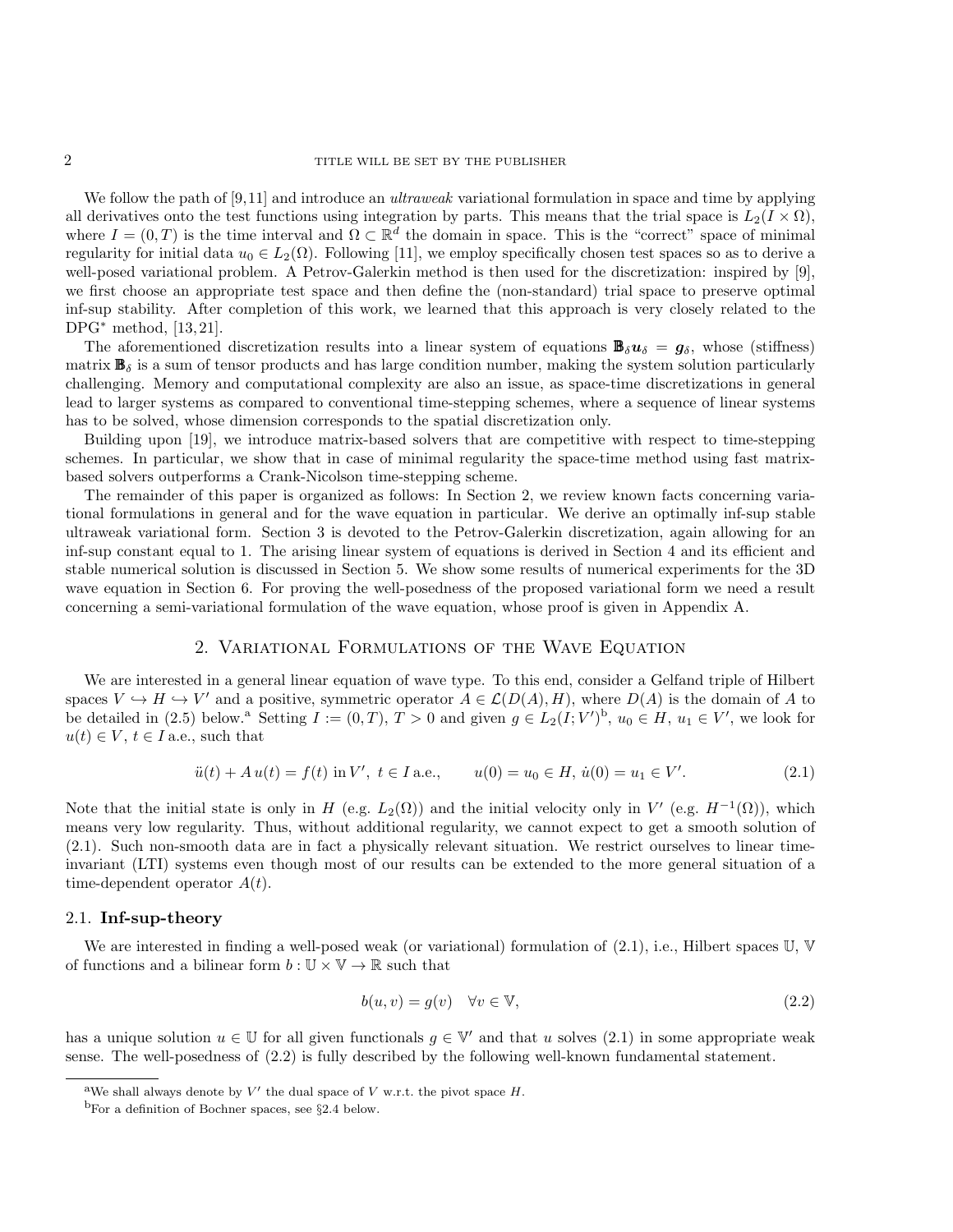<span id="page-2-3"></span>**Theorem 2.1** (Nečas Theorem, e.g. [\[26,](#page-25-13) Thm. 2]). Let U, V be Hilbert spaces and  $b : U \times V \rightarrow \mathbb{R}$  be a bilinear form, which is bounded, i.e.

$$
\exists \ \gamma < \infty : \quad b(u, v) \le \gamma \|u\|_{\mathbb{U}} \, \|v\|_{\mathbb{V}}, \quad \text{for all } u \in \mathbb{U}, v \in \mathbb{V} \quad \text{(boundedness)}.
$$

Then, for all  $g \in \mathbb{V}'$ , the variational problem [\(2.2\)](#page-1-4) admits a unique solution  $u^* \in \mathbb{U}$ , which depends continuously on the data  $g \in \mathbb{V}'$  if and only if

$$
\beta := \inf_{u \in \mathbb{U}} \sup_{v \in \mathbb{V}} \frac{b(u, v)}{\|u\|_{\mathbb{U}} \|v\|_{\mathbb{V}}} > 0 \quad (inf\text{-}sup\text{-}condition); \tag{C.2}
$$

$$
\forall 0 \neq v \in \mathbb{V} \quad \exists u \in \mathbb{U}: \quad b(u, v) \neq 0 \quad (surjectivity). \tag{C.3}
$$

The inf-sup constant  $\beta$  (or some lower bound) also plays a crucial role for the numerical approximation of the solution  $u \in \mathbb{U}$  since it enters the relation between the approximation error and the residual (by the Xu-Zikatanov lemma [\[35\]](#page-25-14), see also below). This motivates our interest in the size of  $\beta$ : the larger<sup>[c](#page-2-1)</sup>, the better.

A standard tool (at least) for (i) proving the inf-sup-stability in (C.2); (ii) stabilizing finite-dimensional discretizations; and (iii) getting sharp bounds for the inf-sup constant; is to determine the so-called *supremizer*. To define it, let  $b: \mathbb{U} \times \mathbb{V} \to \mathbb{R}$  be a generic bounded bilinear form and  $0 \neq u \in \mathbb{U}$  be given. Then, the *supremizer*  $s_u \in \mathbb{V}$  is defined as the unique solution of

$$
(s_u, v)_{\mathbb{V}} = b(u, v) \qquad \forall v \in \mathbb{V}.
$$
\n
$$
(2.3)
$$

It is easily seen that

<span id="page-2-4"></span><span id="page-2-0"></span>
$$
\sup_{v \in \mathbb{V}} \frac{b(u, v)}{\|v\|_{\mathbb{V}}} = \sup_{v \in \mathbb{V}} \frac{(s_u, v)_{\mathbb{V}}}{\|v\|_{\mathbb{V}}} = \|s_u\|_{\mathbb{V}},\tag{2.4}
$$

which justifies the name *supremizer*.

#### <span id="page-2-5"></span>2.2. The semi-variational framework

We start presenting some facts from the analysis of semi-variational formulations of the wave equation, where we follow and slightly extend [\[3,](#page-24-5) Ch. 8]. The term *semi-variational* originates from the use of classical differentiation w.r.t. time and a variational formulation in the space variable. As above, we suppose that two real Hilbert spaces V and H are given, such that V is compactly imbedded in H. Let  $a: V \times V \to \mathbb{R}$  be a continuous, coercive an[d](#page-2-2) symmetric bilinear form.<sup>d</sup> Next, let A be the operator on H associated with  $a(\cdot, \cdot)$  in the following sense: We define the domain of A by

$$
D(A) := \{ u \in V : \exists f \in H \text{ such that } a(u, v) = (f, v)_H \forall v \in V \},\tag{2.5}
$$

and recall that for any  $u \in D(A)$  there is a unique  $f \in H$  such that  $a(u, v) = (f, v)_H$  for all  $v \in V$ . Then, we define  $A: D(A) \to H$  by  $u \mapsto f =:Au$ . By the spectral theorem there exists an orthonormal basis  $\{e_n : n \in \mathbb{N}\}\$ of H (the eigenvectors of A) and numbers  $\lambda_n \in \mathbb{R}$  with  $0 < \lambda_1 \leq \lambda_2 \leq \cdots$ ,  $\lim_{n \to \infty} \lambda_n = \infty$ , such that

$$
V = \left\{ v \in H : \sum_{n=1}^{\infty} \lambda_n |(v, e_n)_H|^2 < \infty \right\},\tag{2.6a}
$$

$$
D(A) = \{ v \in H : Av \in H \} = \left\{ v \in H : ||v||^2_{D(A)} := \sum_{n=1}^{\infty} \lambda_n^2 |(v, e_n)_H|^2 < \infty \right\},\tag{2.6b}
$$

<span id="page-2-1"></span><sup>&</sup>lt;sup>c</sup>I.e., the closer to unity, resp. to  $\gamma$ .

<span id="page-2-2"></span><sup>&</sup>lt;sup>d</sup>Note that most of what is said can be also extended to *H*-elliptic forms (Gårding inequality).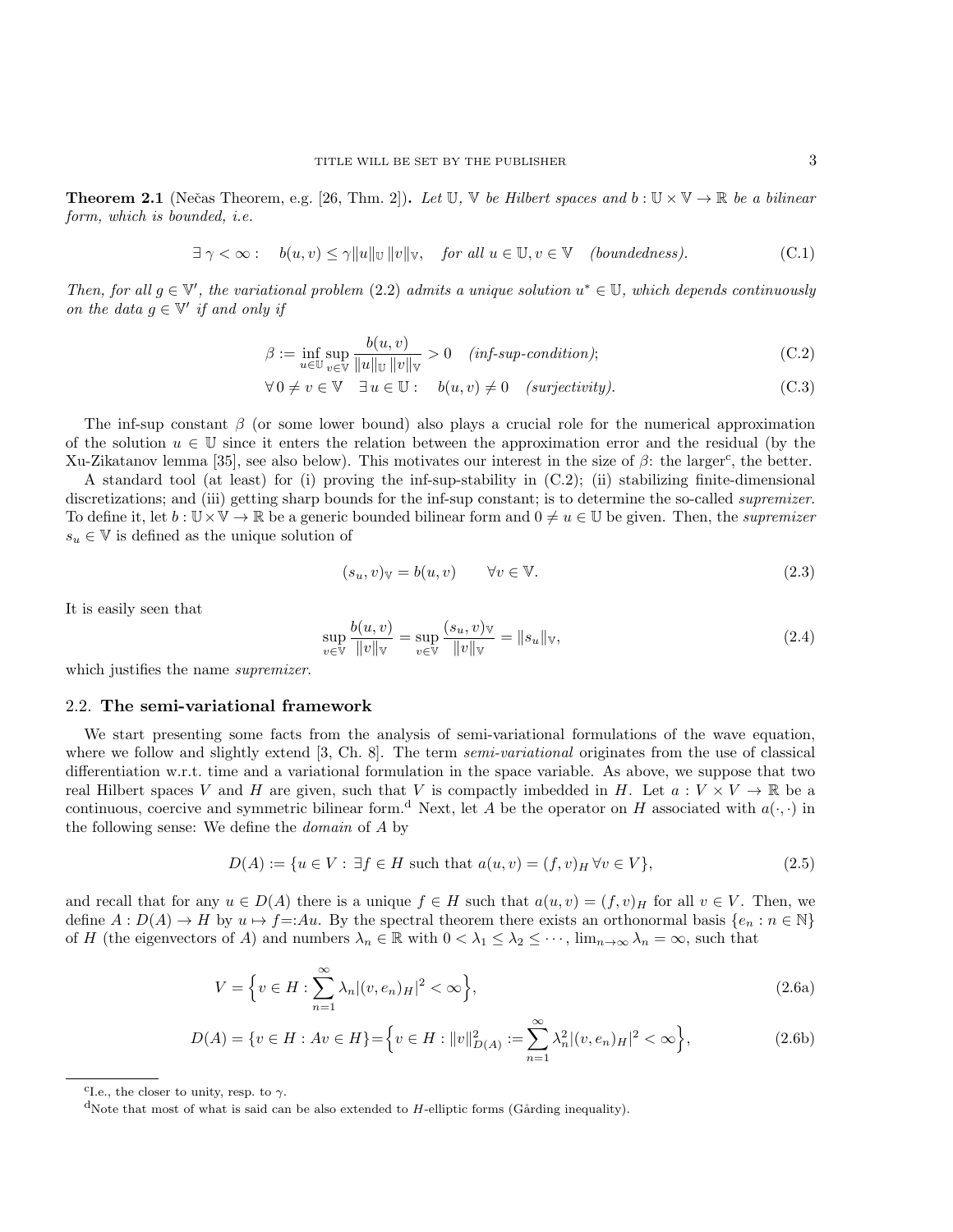4 TITLE WILL BE SET BY THE PUBLISHER

$$
a(u, v) = \sum_{n=1}^{\infty} \lambda_n(u, e_n) H(e_n, v) H, \qquad u, v \in V,
$$
\n(2.6c)

$$
Av = \sum_{n=1}^{\infty} \lambda_n (v, e_n)_H e_n, \qquad v \in D(A).
$$
 (2.6d)

Note that  $D(A)$  is dense in  $H$ ,  $e_n \in D(A)$  and  $Ae_n = \lambda_n e_n$  for all  $n \in \mathbb{N}$ . For  $s \in \mathbb{R}$ , we define

<span id="page-3-0"></span>
$$
H^s := \left\{ v = \sum_{n=1}^{\infty} v_n e_n : ||v||_s^2 := \sum_{n=1}^{\infty} \lambda_n^s v_n^2 < \infty \right\} \tag{2.7}
$$

and note that  $H^0 = H$ ,  $H^1 = V$  and  $H^2 = D(A)$ . Moreover,  $(H^s)' \cong H^{-s}$ , see Proposition [A.1.](#page-21-0) We consider the non-homogeneous wave equation

$$
\ddot{w}(t) + A w(t) = f(t), \quad t \in (0, T), \qquad w(0) = u_0, \dot{w}(0) = u_1. \tag{2.8}
$$

Then the following result on the existence and uniqueness holds. Its proof is given in Appendix [A.](#page-20-0)

<span id="page-3-3"></span>**Theorem 2.2.** Let  $s \in \mathbb{R}_{\geq 0}$ ,  $u_0 \in H^s$ ,  $u_1 \in H^{s-1}$  and  $f \in C([0,T]; H^{s-1})$ . Then [\(2.8\)](#page-3-0) admits a unique solution

<span id="page-3-1"></span>
$$
w \in \mathcal{C}^s := C^2([0, T]; H^{s-2}) \cap C^1([0, T]; H^{s-1}) \cap C([0, T], H^s). \tag{2.9}
$$

We note a simple consequence for the backward wave equation.

<span id="page-3-5"></span>Corollary 2.3. Let  $s \in \mathbb{R}_{\geq 0}$ ,  $u_0 \in H^s$ ,  $u_1 \in H^{s-1}$  and  $g \in C([0, T]; H^{s-1})$ . Then

<span id="page-3-2"></span>
$$
\ddot{w}(t) + A w(t) = g(t), \quad t \in (0, T), \qquad w(T) = u_0, \dot{w}(T) = u_1.
$$
\n(2.10)

admits a unique solution  $w \in \mathcal{C}^s$ , see [\(2.9\)](#page-3-1).

*Proof.* By the mapping  $t \mapsto T - t$  we can transform [\(2.10\)](#page-3-2) into [\(2.8\)](#page-3-0) and deduce the well-posedness from Theorem [2.2.](#page-3-3)

<span id="page-3-4"></span>Theorem [2.2](#page-3-3) ensures that  $B := \frac{d^2}{dt^2} + A$  is an isomorphism of  $\mathcal{C}_0^s := \{v \in \mathcal{C}^s : v(0) = \dot{v}(0) = 0\}$  onto  $C([0,T]; H^{s-2})$  for any  $s \geq 0$ . We detail the involved spaces in Table [1,](#page-3-4) which also shows that we have to expect at most  $w(t) \in H$ ,  $t \in I$ , in the semi-variational setting given the low regularity of the initial conditions in [\(2.1\)](#page-1-3). Hence, in a variational space-time setting, we can only hope for  $w(t) \in H$  for almost all  $t \in I$ .

| S   | $u_0$ | $u_1$ |                      | w                    | w |  |
|-----|-------|-------|----------------------|----------------------|---|--|
| $=$ |       |       | $\in C([0,T];\cdot)$ | $\in C([0,T];\cdot)$ |   |  |
|     |       |       |                      |                      |   |  |
|     |       |       |                      |                      |   |  |
|     |       |       |                      |                      |   |  |

Table 1. Regularity statements for the wave equation – classical in time, variational in space.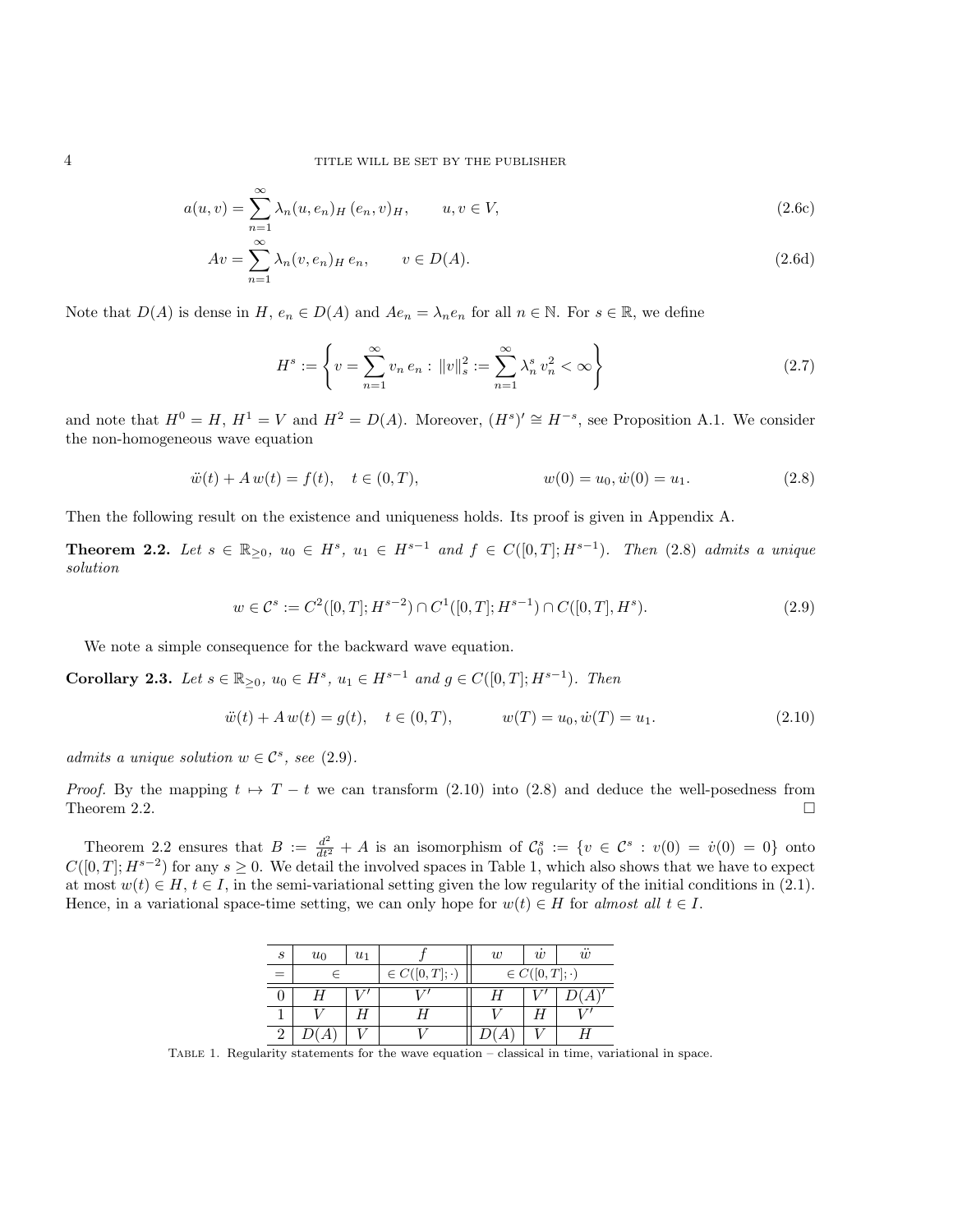## 2.3. Biharmonic problem and mixed form

For later reference, let us consider the bilinear form  $q: D(A) \times D(A) \to \mathbb{R}$  defined by  $q(u, v) := (Au, Av)_H$ ,  $u, v \in D(A)$ , which is of biharmonic type. In order to detail the associated operator Q, recall that we have a Gelfand quintuple  $D(A) \hookrightarrow V \hookrightarrow H \hookrightarrow V' \hookrightarrow D(A)'$ . The duality pairing of  $D(A)$  and  $D(A)'$  is denoted by  $\langle \cdot, \cdot \rangle_{D(A)'\times D(A)}$ . Then,  $Q: D(A) \to D(A)'$  defined as  $\langle Qu, v \rangle_{D(A)'\times D(A)} = q(u, v)$  for  $u, v \in D(A)$ .

The adjoint operator  $A': H \to D(A)'$  is given by  $\langle A'h, w \rangle_{D(A)' \times D(A)} = (h, Aw)_H$  for  $w \in D(A)$  and  $h \in H$ . Then,  $A'A : D(A) \to D(A)'$  and we get for  $u, v \in D(A)$  that  $\langle A'Au, v \rangle_{D(A)' \times D(A)} = (Au, Av)_H = q(u, v)$  $\langle Qu, v \rangle_{D(A)'\times D(A)}$ , hence  $Q = A'A$ . Next, we consider the following operator problem:

Given 
$$
g \in D(A)'
$$
, determine  $z \in D(A)$  such that  $Qz = g$ . (2.11)

Introducing the auxiliary variable  $u := -Az \in H$ , we can rewrite this problem as

<span id="page-4-4"></span><span id="page-4-1"></span>
$$
\begin{pmatrix} I & A \\ A' & 0 \end{pmatrix} \begin{pmatrix} u \\ z \end{pmatrix} = \begin{pmatrix} 0 \\ -g \end{pmatrix},
$$
\n(2.12)

which is easily seen to be equivalent to  $(2.11)$ .

## <span id="page-4-0"></span>2.4. Towards space-time variational formulations

The semi-variational formulation described above cannot be written as a variational formulation in the form of [\(2.2\)](#page-1-4), since  $C^k([0,T];X)$  is not a Hilbert space, even if X is a Hilbert space of functions  $\phi : \Omega \to \mathbb{R}$  in space, e.g.  $L_2(\Omega)$  or  $H_0^1(\Omega)$ . We need Lebesgue-type spaces for the temporal and spatial variables yielding the notion of Bochn[e](#page-4-2)r spaces, denoted by  $\mathcal{X} := L_2(I;X)$ <sup>e</sup> and defined as

$$
\mathcal{X} := L_2(I;X) := \left\{ v : I \to X : ||v||^2_{L_2(I;X)} := \int_0^T ||v(t)||^2_X dt < \infty \right\},\
$$

which are Hilbert spaces with the inner product  $(w, v)_\mathcal{X} := \int_0^T (w(t), v(t))_X dt$ , where  $(\cdot, \cdot)_X$  denotes the respective inner product in X. We will often use the specific cases  $(\cdot,\cdot)_\mathcal{V}$  and  $(\cdot,\cdot)_\mathcal{H}$  for  $\mathcal{V} := L_2(I;V)$  as well as  $\mathcal{H} := L_2(I;H)$ . Sobolev-Bochner spaces, e.g.  $H^1(I;X)$ ,  $H^2(I;X)$  can be defined accordingly using weak derivatives w.r.t. the time variable, [\[23,](#page-25-15) III.4.3].

We will derive a space-time variational formulation in Bochner spaces, i.e., we multiply the partial differential equation in  $(2.1)$  with test functions in space and time and also integrate w.r.t. both variables. Now, the question remains how to apply integration by parts. One could think of performing integration by parts once w.r.t. all variables. This would yield a variational form in the Bochner space  $H^1(I;V)$ . However, we were not able to prove well-posedness in that setting. Hence, we suggest an ultraweak variational form, where all derivatives are put onto the test space by means of integration by parts. We thus define the trial space as

<span id="page-4-3"></span>
$$
\mathbb{U} := \mathcal{H} = L_2(I; H) \tag{2.13}
$$

and search for an appropriate test space V to guarantee the well-posedness of [\(2.2\)](#page-1-4). Assuming that  $v(T)$  $\dot{v}(T) = 0$  for any  $v \in V$  and performing integration by parts twice for both time and space variables, we obtain

$$
b(u, v) := (u, \ddot{v} + Av)_{\mathcal{H}}, \qquad g(v) := (f, v)_{\mathcal{H}} + \langle u_1, v(0) \rangle - (u_0, \dot{v}(0))_{H}, \tag{2.14}
$$

for  $v \in V$ , where the space V still needs to be defined in such a way that all the assumptions of Theorem [2.1](#page-2-3) are satisfied. It turns out that this is not a straightforward task. The duality pairing  $\langle \cdot, \cdot \rangle$  is defined in [\(A.1\)](#page-21-1) in the appendix.

<span id="page-4-2"></span><sup>e</sup>Spaces of space-time functions are denoted by calligraphic letters, spaces of functions in space only by plain letters.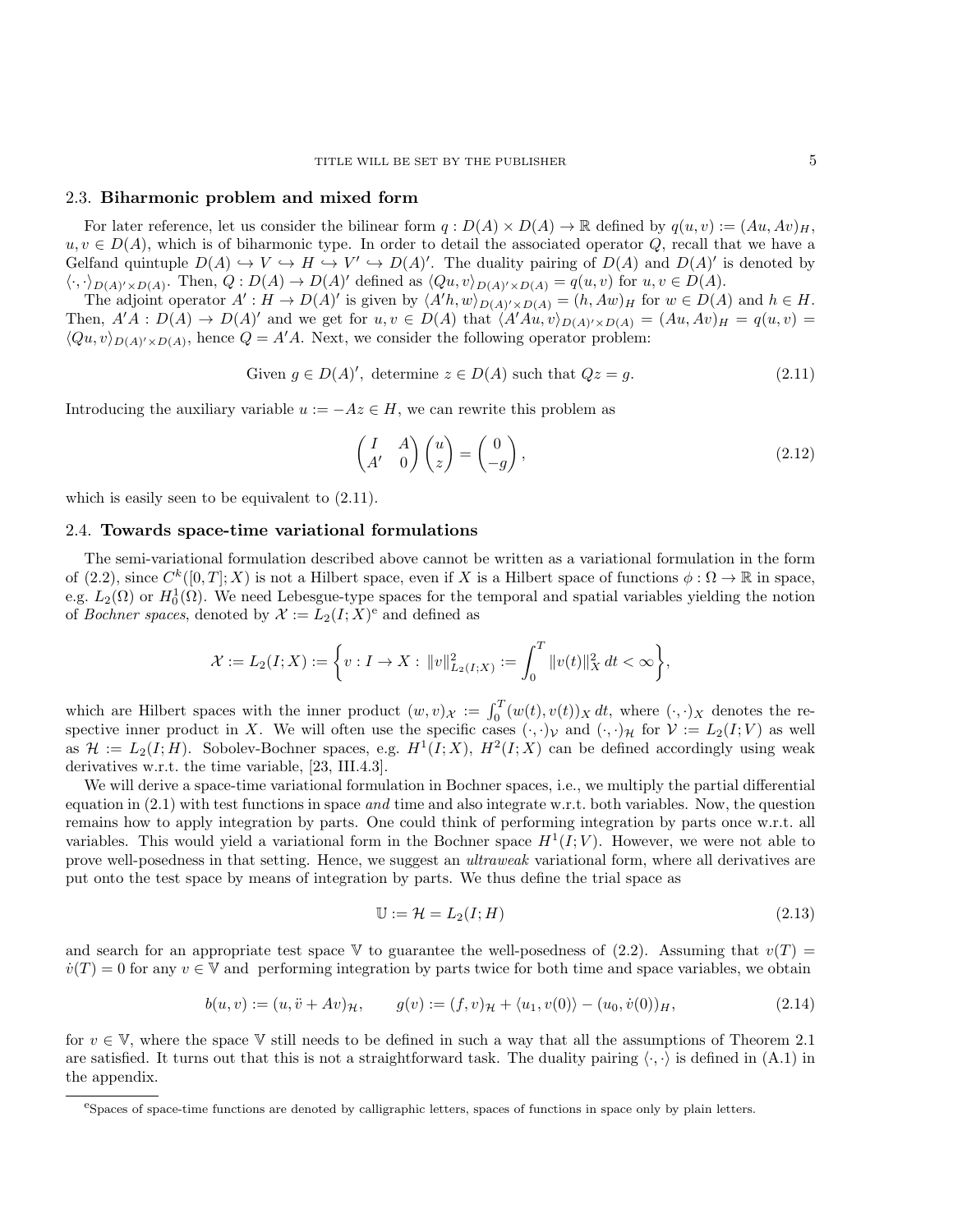#### The Lions-Magenes theory

Variational space-time problems for the wave equation within the setting [\(2.14\)](#page-4-3) have already been investigated in the book [\[23\]](#page-25-15) by Lions and Magenes. We are going to review some facts from [\[23,](#page-25-15) Ch. III, §9, pp. 283-299]. The point of departure is the following adjoint-type problem.

For a given  $\varphi \in L_2(I; H) = \mathbb{U}$ , find  $v: I \times \Omega \to \mathbb{R}$  such that

<span id="page-5-1"></span>
$$
\ddot{v} + A v = \varphi, \qquad v(T) = \dot{v}(T) = 0. \tag{2.15}
$$

It has been shown that the [f](#page-5-0)ollowing space<sup>t</sup>

<span id="page-5-3"></span>W := space described by the solution v of  $(2.15)$  as  $\varphi$  describes  $L_2(I; H)$  (2.16)

plays an important role for the analysis. It is known that  $\mathbb{W} \subset C([0,T];V) \cap C^1([0,T];H) \cap H^2(I;V')$  and that  $\frac{d^2}{dt^2} + A$  is an isomorphism of W onto U.

<span id="page-5-2"></span>**Theorem 2.4.** [\[23,](#page-25-15) Ch. 3, Thm. 8.1, 9.1] Let  $a: V \times V \to \mathbb{R}$  satisfy a Gårding inequality and let  $f \in L_2(I; H)$ ,  $u_0 \in V$ ,  $u_1 \in H$  be given. Then,

- (a) there is a unique  $u^* \in H^1(I; H) \cap L_2(I; V)$  such that  $\ddot{u}^* + Au^* = f$ ,  $u^*(0) = u_1$ ,  $\dot{u}^*(0) = u_1$ . In addition  $u^* \in H^2(I; V');$
- (b) for any  $\ell \in \mathbb{W}'$  there is a unique  $u^* \in \mathbb{U}$  such that  $b(u^*, v) = \ell(v)$  for all  $v \in \mathbb{W}$ .

Notice that the first statement is proven by deriving energy-type estimates for the uniqueness and a Faedo-Galerkin approximation for the existence. Let us comment on the previous theorem. First, we note that  $u_0 \in V$ ,  $u_1 \in H$  are 'too smooth' initial conditions, we aim at (only)  $u_0 \in H$ ,  $u_1 \in V'$ , see [\(2.14\)](#page-4-3). As a consequence:

- (1) Statement (a) in Thm. [2.4](#page-5-2) results in a 'too smooth' solution. In fact, we are interested in an ultraweak solution  $u \in L_2(I; H)$ , (a) is 'too' much.
- (2) Even though the stated solution in (b) has the 'right' regularity, it is not clear how to associate the functional g in [\(2.14\)](#page-4-3) to the dual space W', i.e., how to interpret the three terms of g in (2.14) in the space  $\mathbb{W}'$ .

These issues are partly fixed by the following statement.

**Theorem 2.5.** [\[23,](#page-25-15) Ch. III, Thm. 9.3, 9.4] Let the bilinear form  $a(\cdot, \cdot)$  be coercive,  $f \in L_2(I; V')$ ,  $u_0 \in H$ ,  $u_1 \in V'$ . Then, there exists a unique  $u^* \in L_\infty(I;H)$  with  $\dot{u}^* \in L_\infty(I;V')$  such that  $b(u^*,v) = g(v)$  for all  $v \in \mathbb{W}_0 := \mathbb{W} \cap L_2(I;W)$  with  $b(\cdot, \cdot)$  and g defined as in [\(2.14\)](#page-4-3). Moreover,  $u^* \in C^0(\overline{I};H) \cap C^1(\overline{I};V')$  $\Box$ 

Even though the latter result uses the 'right' smoothness of the data and also includes existence and uniqueness, we are not fully satisfied with regard to our goal of a well-posed variational formulation of the wave equation in Hilbert spaces. In fact, the 'trial space'  $L_{\infty}(I; H) \cap W_{\infty}^1(I; V')$  is not a Hilbert space and it is at least not straightforward to see how we can base a Petrov-Galerkin approximation on such a trial space. Hence, we follow a different path.

#### 2.5. An optimally inf-sup stable ultraweak variational form

We are going to derive a well-posed ultraweak variational formulation [\(2.2\)](#page-1-4) of [\(2.1\)](#page-1-3), where  $\mathbb{U} = L_2(I; H)$  and  $b(\cdot, \cdot)$ ,  $g(\cdot)$  are defined by [\(2.14\)](#page-4-3). To this end, we will follow the framework presented in [\[11\]](#page-24-2). This approach is also called the method of transposition and already goes back to [\[23\]](#page-25-15), see also e.g. [\[2,](#page-24-6)[8,](#page-24-7)[24\]](#page-25-16) for the corresponding finite element error analysis. For the presentation we will need the semi-variational formulation described above.

Let us restrict ourselves to  $A = -\Delta$  acting on a convex domain  $\Omega \subset \mathbb{R}^d$  and supplemented by homogeneous Dirichlet boundary conditions. This means that  $H = L_2(\Omega)$ ,  $V = H_0^1(\Omega)$  and  $D(A) = H^2(\Omega) \cap H_0^1(\Omega)$ . However,

<span id="page-5-0"></span> ${}^{\text{f}}$ The definition [\(2.16\)](#page-5-3) is literally cited from [\[23\]](#page-25-15).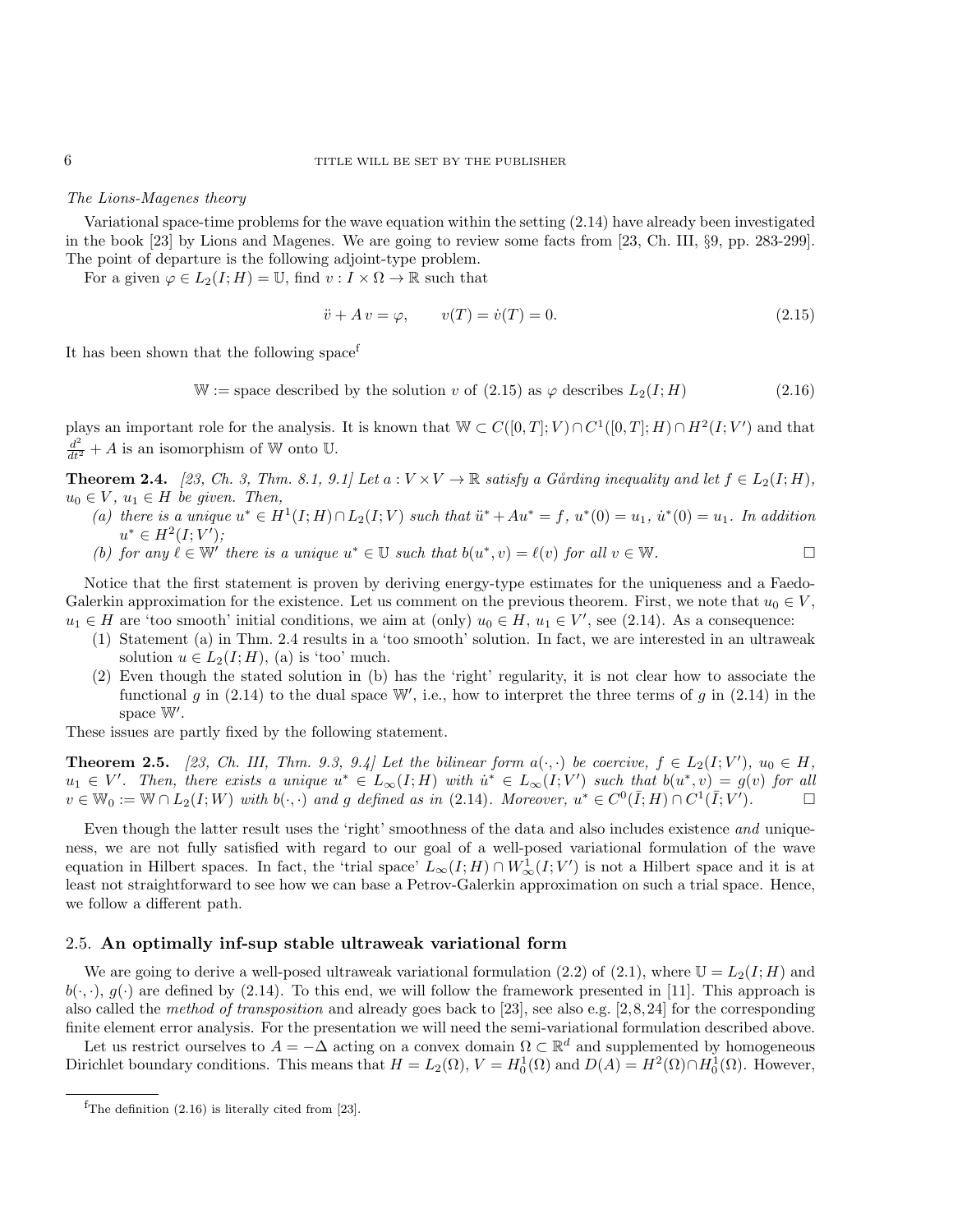we stress the fact that most of what is said here can be also extended to other elliptic operators. Then, the starting point is the operator equation in the classical form, i.e.,

$$
B_0 u = g
$$
, where  $B_0 = \frac{d^2}{dt^2} + A_0$ ,  $\Omega_T := (0, T) \times \Omega$ ,

i.e.,  $A_{\circ} = -\Delta$  is also to be understood in the classical sense. Next, denote the classical domain of  $B_{\circ}$  by  $\mathcal{D}(B_{\circ}),$  where initial and boundary conditions are also imposed in  $\mathcal{D}(B_{\circ}),$  i.e.,  $\mathcal{D}(B_{\circ}) := \{v \in C(\bar{\Omega}_T) : B_{\circ}v \in$  $C(\Omega_T)$ ,  $v(0) = 0$ ,  $v(t, \cdot)_{|\partial\Omega} = 0 \ \forall t \in [0, T]$ . Hence,

$$
\mathcal{D}(B_{\circ}) = C^{2}(\Omega_{T}) \cap C_{\{0\}}^{1}([0, T]; C_{0}(\overline{\Omega})) = [C^{2}(I) \cap C_{\{0\}}^{1}([0, 1])] \otimes [C^{2}(\Omega) \cap C_{0}(\overline{\Omega})],
$$

where  $C_0(\overline{\Omega}) := \{ \phi \in C(\overline{\Omega}) : \phi_{\partial \Omega} = 0 \}$  models the homogeneous Dirichlet conditions, and for  $t \in [0, T]$  and any function space  $X$  we define

$$
C^1_{\{t\}}([0,T];X) := \{ u \in C^1([0,T];X) : u(t) = \dot{u}(t) = 0 \text{ in } X \}.
$$

The range  $\mathcal{R}(B_{\circ})$  in the classical sense then reads  $\mathcal{R}(B_{\circ}) = C(\overline{\Omega}_T)$ . As a next step, we determine the formal adjoint  $B_{\circ}^*$  of  $B_{\circ}$ . Since

$$
(B_0u, v)_{\mathcal{H}} = (u, B_0v)_{\mathcal{H}}
$$
 for all  $u, v \in C_0^{\infty}(\Omega_T)$ ,

the operator  $B_{\circ}^*$  coincides with  $B_{\circ}$  while acting on the space of functions with homogeneous terminal conditions  $u(T) = \dot{u}(T) = 0$  instead of initial conditions. This means that  $\mathcal{R}(B_{\circ}^{*}) = C(\overline{\Omega}_{T})$  and

$$
\mathcal{D}(B_{\circ}^{*})=C^{2}(\Omega_{T})\cap C_{\{T\}}^{1}([0,T];C_{0}(\overline{\Omega}))=[C^{2}(I)\cap C_{\{T\}}^{1}([0,1])] \otimes [C^{2}(\Omega)\cap C_{0}(\overline{\Omega})].
$$

Following [\[11\]](#page-24-2), we need to verify the following conditions

- $(B^*1)$   $B_o^*$  is injective on the dense subspace  $\mathcal{D}(B_o^*) \subset L_2(I;H)$  and
- $(B^*2) \mathcal{R}(B^*_\circ) \hookrightarrow L_2(I;H)$  is densely imbedded.

Since  $C(\overline{\Omega}_T) \cong C([0,T]; C(\overline{\Omega})) \hookrightarrow L_2(I;H)$  is dense,  $(B^*2)$  is immediate. In order to prove  $(B^*1)$ , first note that

$$
\mathcal{D}(B_{\circ}^*) \subset \mathcal{C}_T^2 := \mathcal{C}^2 \cap C^1_{\{T\}}([0,T];V). \tag{2.17}
$$

Let us denote the continuous extension of  $B_o^*$  from  $\mathcal{D}(B_o^*)$  to  $\mathcal{C}_T^2$  also by  $B_o^*$ . Corollary [2.3](#page-3-5) implies that this continuous extension  $B_{\circ}^{*}$  is an isomorphism from  $\mathcal{C}_{T}^{2}$  onto  $C([0,T];V)$  (here we need the semi-variational theory). This implies that  $B_{\circ}^{*}$  is injective on  $\mathcal{D}(B_{\circ}^{*})$ , i.e.,  $(B^{*}1)$ . Now, the properties  $(B^{*}1)$  and  $(B^{*}2)$  ensure that

<span id="page-6-1"></span>
$$
||v||_{\mathbb{V}} := ||B_{\circ}^{*}v||_{\mathcal{H}}
$$
\n(2.18)

is a norm on  $D(B_{\circ}^{*}) = C_{T}^{2}$ . Then, we set

$$
\mathbb{V} := \text{clos}_{\|\cdot\|_{\mathbb{V}}}(\mathcal{C}_{T}^{2}) \subset L_{2}(I; H), \quad (v, w)_{\mathbb{V}} := (B^{*}v, B^{*}w)_{\mathcal{H}}, \ v, w \in \mathbb{V}, \tag{2.19}
$$

which is a Hilbert space, where  $B^*$  is to be understood as the continuous extension of  $B^*_\circ$  from  $C_T^2$  to  $V^{\text{g}}$  $V^{\text{g}}$  $V^{\text{g}}$ . Now, we are ready to prove our first main result.

<span id="page-6-0"></span> ${}^g$ For an approach alternative to the completion in [\(2.19\)](#page-6-1), we refer to [\[13\]](#page-25-9).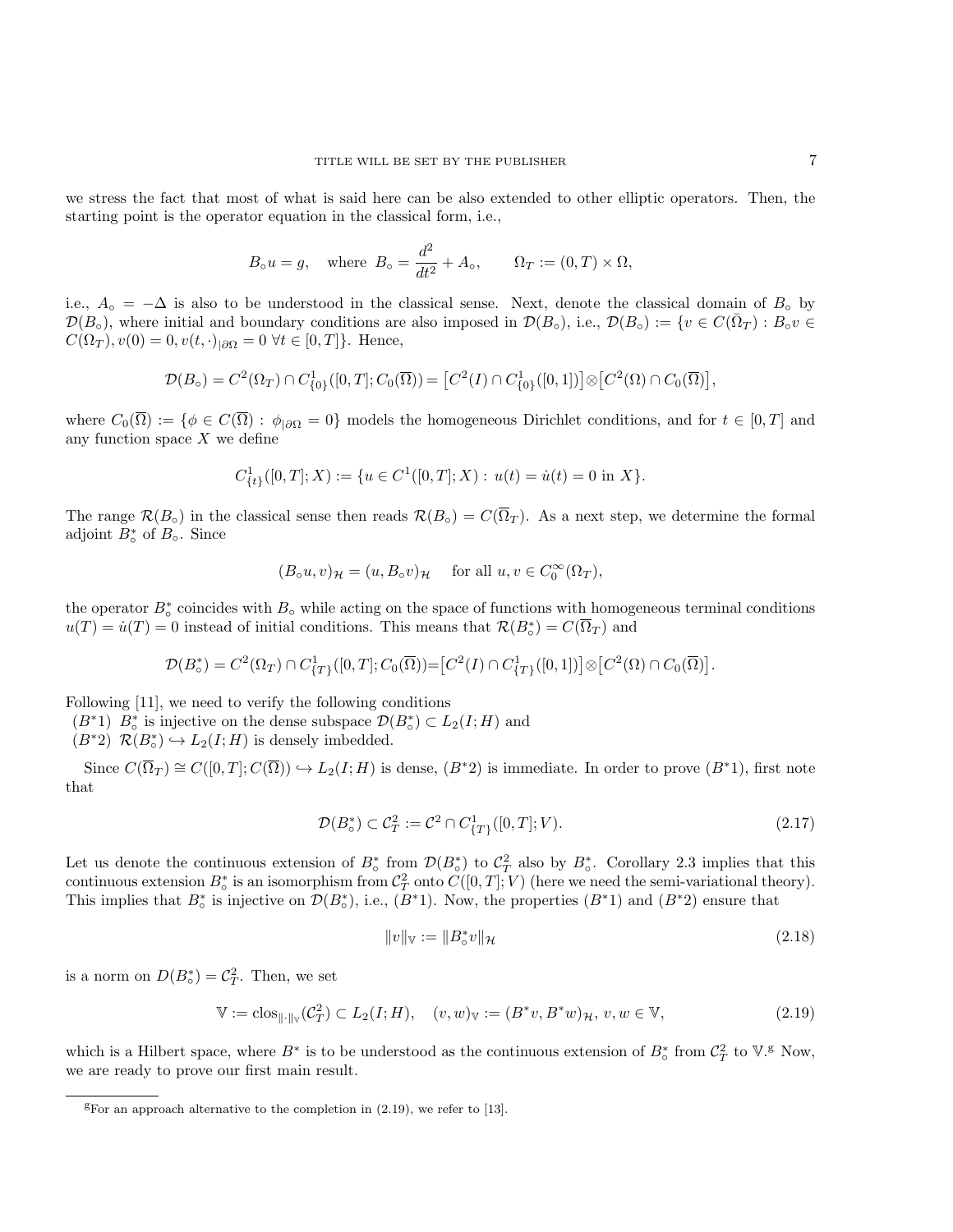**Theorem 2.6.** Let  $f \in L_2(I;V')$ ,  $u_0 \in H$  and  $u_1 \in V'$ . Moreover, let  $\mathbb{V}$ ,  $b(\cdot,\cdot)$ , and  $g(\cdot)$  be defined as in [\(2.19\)](#page-6-1) and [\(2.14\)](#page-4-3), respectively. Then, the variational problem

<span id="page-7-2"></span>
$$
b(u, v) = g(v) \quad \text{for all } v \in \mathbb{V}, \tag{2.20}
$$

admits a unique solution  $u^* \in \mathbb{U}$ . In particular,

$$
\beta := \inf_{u \in \mathbb{U}} \sup_{v \in \mathbb{V}} \frac{b(u, v)}{\|u\|_{\mathbb{U}} \|v\|_{\mathbb{V}}} = \sup_{u \in \mathbb{U}} \sup_{v \in \mathbb{V}} \frac{b(u, v)}{\|u\|_{\mathbb{U}} \|v\|_{\mathbb{V}}} = 1.
$$
\n(2.21)

*Proof.* We are going to show the conditions  $(C.1)-(C.3)$  of Theorem [2.1](#page-2-3) above. (C.1) Boundedness: Let  $u \in \mathbb{U}$ ,  $v \in \mathbb{V}$ , then by Cauchy-Schwarz' inequality

$$
b(u, v) = (u, \ddot{v} + Av)_{\mathcal{H}} \le ||u||_{\mathcal{H}} ||\ddot{v} + Av||_{\mathcal{H}} = ||u||_{\mathbb{U}} ||v||_{\mathbb{V}},
$$

i.e., the continuity constant is unity.

(C.2) Inf-sup: Let  $0 \neq u \in \mathbb{U}$  be given. We consider the supremizer  $s_u \in \mathbb{V}$  defined as  $(s_u, v)_{\mathbb{V}} = b(u, v)$  $(u, \ddot{v} + Av)_{\mathcal{H}}$  for all  $v \in \mathbb{V}$ . Since by definition of the inner product  $(s_u, v)_{\mathbb{V}} = (\ddot{s}_u + As_u, \ddot{v} + Av)_{\mathcal{H}}$  for all  $v \in \mathbb{V}$ we get  $\ddot{s}_u + As_u = u$  in  $\mathcal{H}$ . Then, by [\(2.4\)](#page-2-4),

$$
\sup_{v \in \mathbb{V}} \frac{b(u, v)}{\|v\|_{\mathbb{V}}} = \sup_{v \in \mathbb{V}} \frac{(s_u, v)_{\mathbb{V}}}{\|v\|_{\mathbb{V}}} = \|s_u\|_{\mathbb{V}} = \|\ddot{s}_u + As_u\|_{\mathcal{H}} = \|u\|_{\mathcal{H}},
$$

#### i.e.,  $\beta = 1$  for the inf-sup constant.

(C.3) Surjectivity: Let  $0 \neq v \in \mathbb{V}$  be given. Then, there is a sequence  $(v_n)_{n \in \mathbb{N}} \subset C^2$  with  $v_n \neq 0$ , converging towards v in V. Since  $B_o^*$  is an isometric isomorphism of  $C_T^2$  onto  $C([0,T];V)$ , there is a unique  $u_n := B_o^* v_n =$  $\ddot{v}_n + Av_n \in C([0,T]; V)$ . Hence  $0 \neq ||v_n||_{C^2} = ||u_n||_{C([0,T]; V)}$ . By possibly taking a subsequence,  $(u_n)_{n \in \mathbb{N}}$ converges to a unique limit  $u_v \in L_2(I; H)$ . We take the limit as  $n \to \infty$  on both sides of  $u_n = \ddot{v}_n + Av_n$  and obtain  $0 \neq u_v = B^*v = \ddot{v} + Av \in L_2(I; H) = \mathbb{U}$ . Finally,  $b(u_v, v) = (u_v, B^*v)_{\mathcal{H}} = (u_v, u_v)_{\mathcal{H}} = ||u_v||_{\mathbb{U}}^2 > 0$ , which proves surjectivity and concludes the proof.

**Remark 2.7.** The essence of the above proof is the fact that  $\mathbb{U}$  and  $\mathbb{V}$  are related as  $\mathbb{U} = B^*(\mathbb{V})$  and noting that B<sup>∗</sup> coincides with B, while B acts on functions with homogeneous initial conditions whereas B<sup>∗</sup> on functions with homogeneous terminal *conditions*.

## 3. Petrov-Galerkin Discretization

<span id="page-7-0"></span>We determine a numerical approximation to the solution of a variational problem of the general form  $(2.2)$ . To this end, one chooses finite-dimensional trial and test spaces,  $\mathbb{U}_{\delta} \subset \mathbb{U}$ ,  $\mathbb{V}_{\delta} \subset \mathbb{V}$ , respectively, where  $\delta$  is a discretization parameter to be explained later. For convenience, we assume that their dimension is equal, i.e.,  $\mathcal{N}_{\delta} := \dim \mathbb{U}_{\delta} = \dim \mathbb{V}_{\delta}$ . The Petrov-Galerkin method then reads

find 
$$
u_{\delta} \in \mathbb{U}_{\delta}
$$
:  $b(u_{\delta}, v_{\delta}) = g(v_{\delta})$  for all  $v_{\delta} \in \mathbb{V}_{\delta}$ . 
$$
(3.1)
$$

As opposed to the coercive case, the well-posedness of [\(3.1\)](#page-7-1) is not inherited from that of [\(2.20\)](#page-7-2). In fact, in order to ensure uniform stability (i.e., stability independent of the discretization parameter  $\delta$ ), the spaces  $\mathbb{U}_{\delta}$  and  $\mathbb{V}_{\delta}$ need to be appropriately chosen in the sense that the discrete inf-sup (or LBB – Ladyshenskaja-Babuška-Brezzi) condition holds, i.e., there exists a  $\beta_{\circ} > 0$  such that

<span id="page-7-3"></span><span id="page-7-1"></span>
$$
\beta_{\delta} := \inf_{u_{\delta} \in \mathbb{U}_{\delta}} \sup_{v_{\delta} \in \mathbb{V}_{\delta}} \frac{b(u_{\delta}, v_{\delta})}{\|u_{\delta}\|_{\mathbb{U}} \|v_{\delta}\|_{\mathbb{V}}} \ge \beta_{\circ} > 0,
$$
\n(3.2)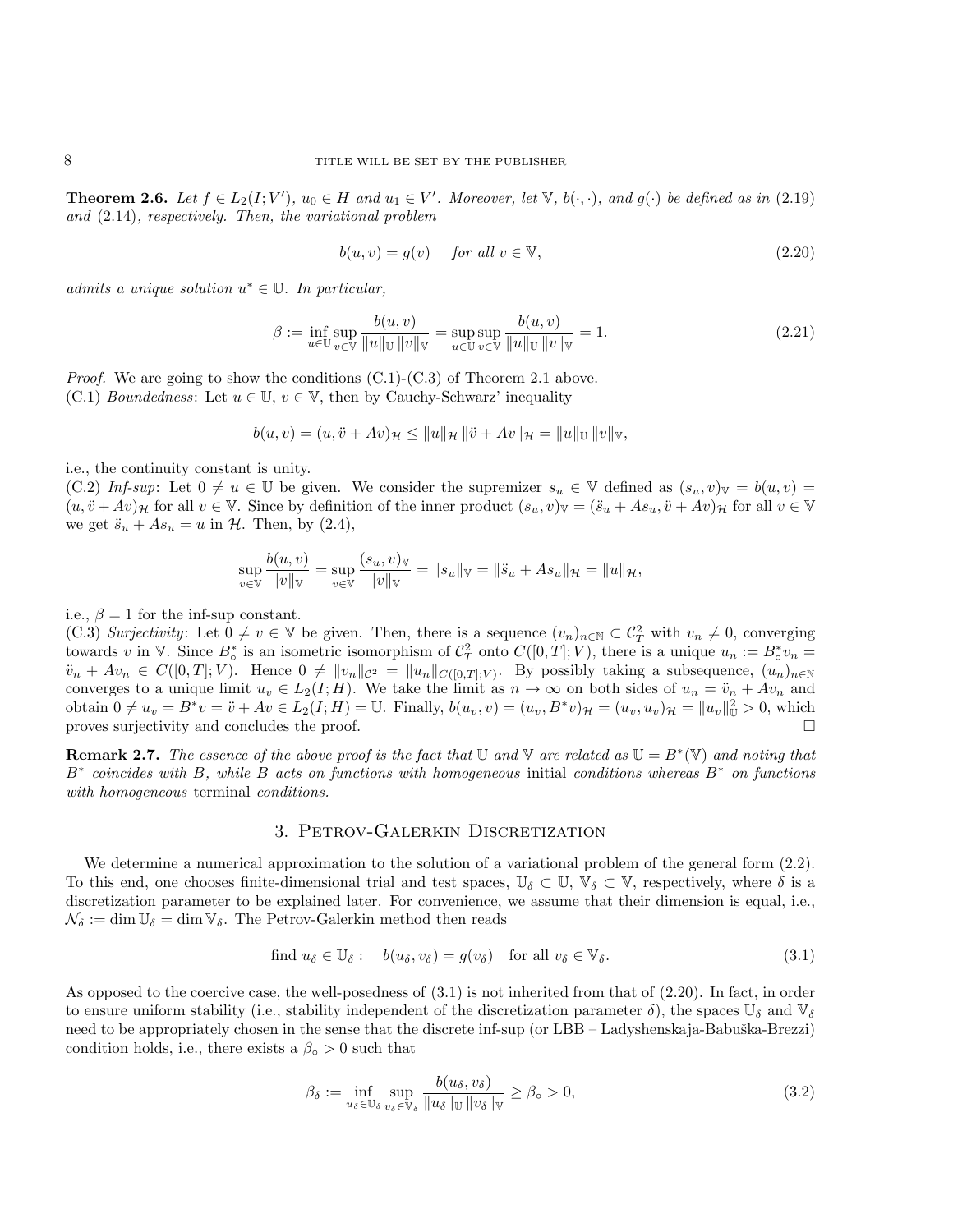where the crucial point is that  $\beta_{\rm o}$  is independent of  $\delta$ . The size of  $\beta_{\rm o}$  is also relevant for the error analysis, since the Xu-Zikatanov lemma [\[35\]](#page-25-14) yields a best approximation result

$$
||u^* - u^*_{\delta}||_{\mathbb{U}} \le \frac{1}{\beta_{\circ}} \inf_{w_{\delta} \in \mathbb{U}_{\delta}} ||u^* - w_{\delta}||_{\mathbb{U}}
$$
\n(3.3)

for the 'exact' solution  $u^*$  of [\(2.20\)](#page-7-2) and the 'discrete' solution  $u^*_{\delta}$  of [\(3.1\)](#page-7-1). This is also the key for an optimal error/residual relation, which is important for a posteriori error analysis (also within the reduced basis method).

The key idea, as already stated earlier, is to *first* choose sufficiently smooth test functions, namely  $H^2$  in space and time. This can be done, e.g., by choosing at least quadratic splines. Then, the trial functions are the image of the test functions under the adjoint wave operator.

#### 3.1. A stable Petrov-Galerkin space-time discretization

In order to use a straightforward finite element discretization, we use tensor product subspaces  $\mathbb{U}_{\delta} \subset \mathbb{U}$  and  $\mathbb{V}_{\delta} \subset \mathbb{V}$  with a possibly large inf-sup lower bound  $\beta_0$  in [\(3.2\)](#page-7-3). Constructing such a stable pair of trial and test spaces is again a nontrivial task, not only for the wave equation. It is a common approach to choose some trial approximation space  $\mathbb{U}_{\delta}$  (e.g. by splines) and then (try to) construct an appropriate according test space  $\mathbb{V}_{\delta}$  in such a way that [\(3.2\)](#page-7-3) is satisfied. This can be done, e.g., by computing the supremizers for all basis functions in  $\mathbb{U}_{\delta}$  and then define  $\mathbb{V}_{\delta}$  as the linear span of these supremizers. However, this would amount to solve the original problem  $\mathcal{N}_{\delta}$  times, which is way too costly. We mention that this approach indeed works within the discontinuous Galerkin (dG) method, see, e.g., [\[10,](#page-24-8) [12,](#page-24-9) [16\]](#page-25-6). We will follow a different path, also used in [\[9\]](#page-24-1) for transport problems. We first construct a test space  $\mathbb{V}_{\delta}$  by a standard approach and then define a stable trial space  $\mathbb{U}_{\delta}$  in a second step. This implies that the trial functions are no longer 'simple' splines but they arise from the application of the adjoint operator  $B^*$  (which is here the same as the primal one B except for initial/terminal conditions) to the test basis functions.

#### Finite elements in time.

We start with the temporal discretization. We choose some integer  $N_t > 1$  and set  $\Delta t := T/N_t$ . This results in a temporal "triangulation"

$$
\mathcal{T}^{\text{time}}_{\Delta t} := \{ t^{k-1} \text{:=} (k-1) \Delta t < t \leq k \, \Delta t =: t^k, 1 \leq k \leq N_t \}
$$

in time. Then, we set

$$
R_{\Delta t} := \text{span}\{ \varrho^1, ..., \varrho^{N_t} \} \subset H^2_{\{T\}}(I),\tag{3.4}
$$

e.g. piecewise quadratic splines on  $\mathcal{T}^{\text{time}}_{\Delta t}$  with standard modification in terms of multiple knots at the right end point of  $I=[0,T]$ .

<span id="page-8-0"></span>**Example 3.1.** Denote by  $S^k$  the quadratic B-spline corresponding to the nodes  $t^{k-2}$ ,  $t^{k-1}$ ,  $t^k$  and  $t^{k+1}$ , where we extend the node sequence outside  $\overline{I}$  in an obvious manner. Then,  $\varrho^k := S^{k-1}$ ,  $k = 3, ..., N_t$  are  $H_0^2(I)$ -functions which are fully supported in  $I$ . The remaining two basis functions on the left end point of the interval  $I$ , i.e.,  $\varrho^1$ ,  $\varrho^2$ , can be formed by using  $t^0 = 0$  as double and triple node, respectively. Thus, we get a discretization in  $H^2_{\{T\}}(I)$  of dimension  $N_t$ . We show an example for  $T=1$  and  $\Delta t=\frac{1}{4}$  (i.e.,  $N_t=4$ ) in Figure [1,](#page-9-0) the test functions in the center, optimal trial functions on the right.

#### Discretization in space.

For the space discretization, we choose any conformal finite element space

<span id="page-8-1"></span>
$$
Z_h := \text{span}\{\phi_1, ..., \phi_{N_h}\} \subset H_0^1(\Omega) \cap H^2(\Omega),\tag{3.5}
$$

e.g. piecewise quadratic finite elements with homogeneous Dirichlet boundary conditions.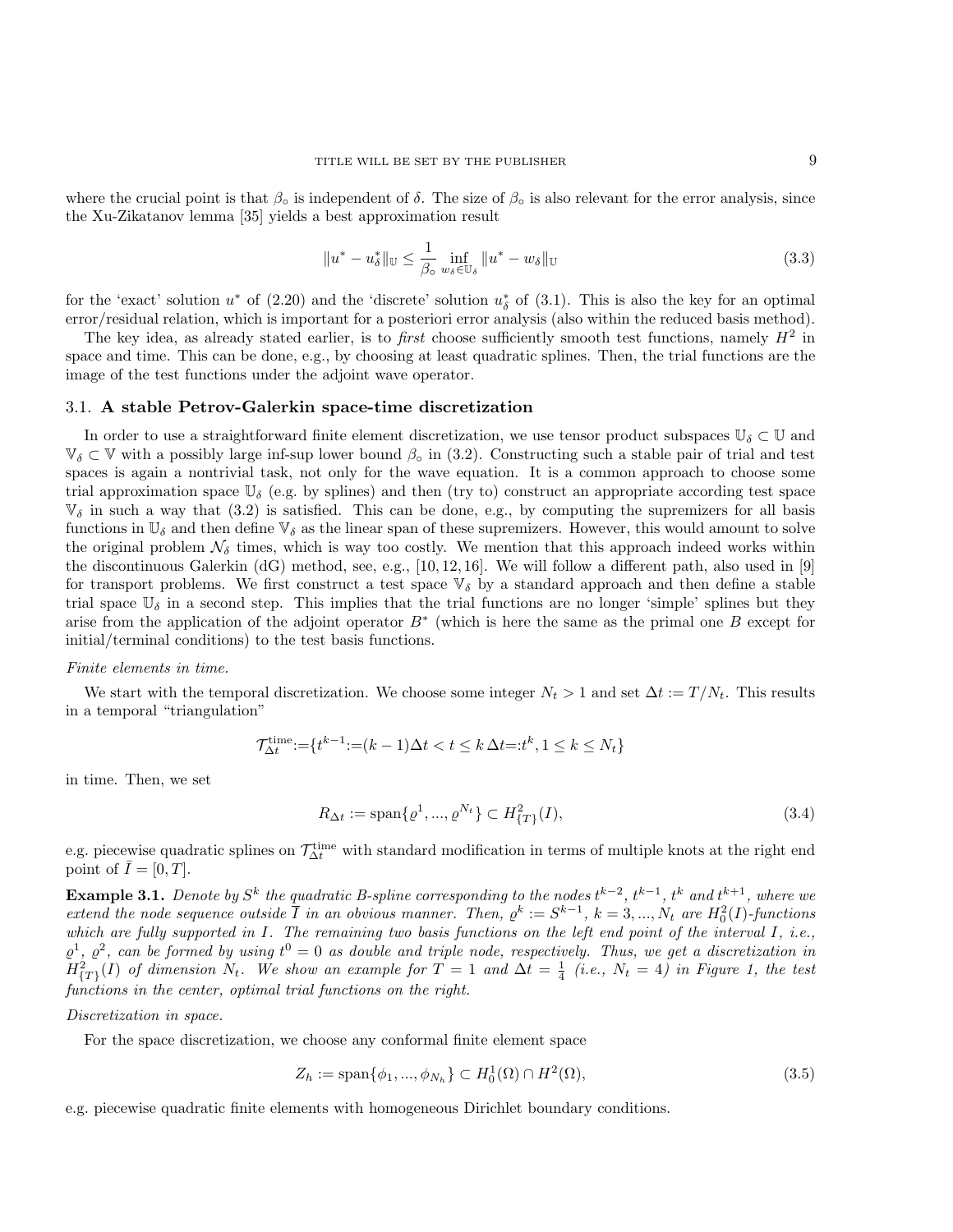<span id="page-9-0"></span>

FIGURE 1. Discretization with quadratic test functions in time and 1D-space for  $h = \Delta t = \frac{1}{4}$  with the corresponding trial functions in the second to fifth row. In the first row, the functions on the left span  $\mathbb{V}_{\Delta t}^{\text{IVP}}$  in [\(3.9b\)](#page-11-0), the second column corresponds to  $\mathbb{V}_h^{\rm BVP}$  in [\(3.9a\)](#page-11-1). Rows 2 to 5 show the functions in  $\mathbb{U}_{\Delta t}^{\rm IVP}$  (left) and  $\mathbb{U}_h^{\rm BVP}$  (right), see §[3.2.](#page-11-2)

Example 3.2. As an example for the space discretization, let us detail the univariate (1D) case  $\Omega = (0,1)$ . Define  $x_j := jh$ ,  $j = 0, ..., N_h := \frac{1}{h}$ , and denote by  $S^j$  the quadratic B-spline corresponding to the nodes  $x_{j-2}$ ,  $x_{j-1}, x_j, \text{ and } x_{j+1}.$  The B-splines  $\phi_j := S_{j+1}, j = 2, ..., N_h - 1$ , are supported in  $\Omega$ . We define the two boundary functions  $\phi_1$  and  $\phi_{N_h}$  as the quadratic B-spline w.r.t. the nodes  $(0,0,x_1,x_2)$  and  $(x_{N_h-2},x_{N_h-1},1,1)$ (i.e., with double nodes), respectively, such that the homogeneous boundary conditions are satisfied. We obtain a discretization of dimension  $N_h$ . We show an example for  $\Omega = (0,1)$  and  $h = \frac{1}{4}$  (i.e.,  $N_h = 4$ ) in Figure [1,](#page-9-0) the test functions on the left. The arising trial functions are depicted on the right and turn out to be identical to the time discretization trial functions in Example [3.1.](#page-8-0)

Test and trial space in space and time.

Then, we define the test space as

$$
\mathbb{V}_{\delta} := R_{\Delta t} \otimes Z_h = \text{span}\{\varphi_{\nu} := \varrho^k \otimes \phi_i : k = 1, ..., N_t, i = 1, ..., N_h, \nu = (k, i)\},\tag{3.6}
$$

which is a tensor product space of dimension  $\mathcal{N}_{\delta} = N_t N_h$ ,  $\delta = (\Delta t, h)$ , satisfying  $\mathbb{V}_{\delta} \subset \mathbb{V}$ .

The trial space  $\mathbb{U}_{\delta}$  is constructed by applying the adjoint operator  $B^*$  to each test basis function, i.e., for  $\mu = (\ell, j)$  and  $A = -\Delta$ 

<span id="page-9-1"></span>
$$
\psi_\mu := B^*(\varphi_\mu) = B^*(\varrho^\ell \otimes \phi_j) = (\partial_{tt} + A)(\varrho^\ell \otimes \phi_j) = \ddot{\varrho}^\ell \otimes \phi_j + \varrho^\ell \otimes A\phi_j,
$$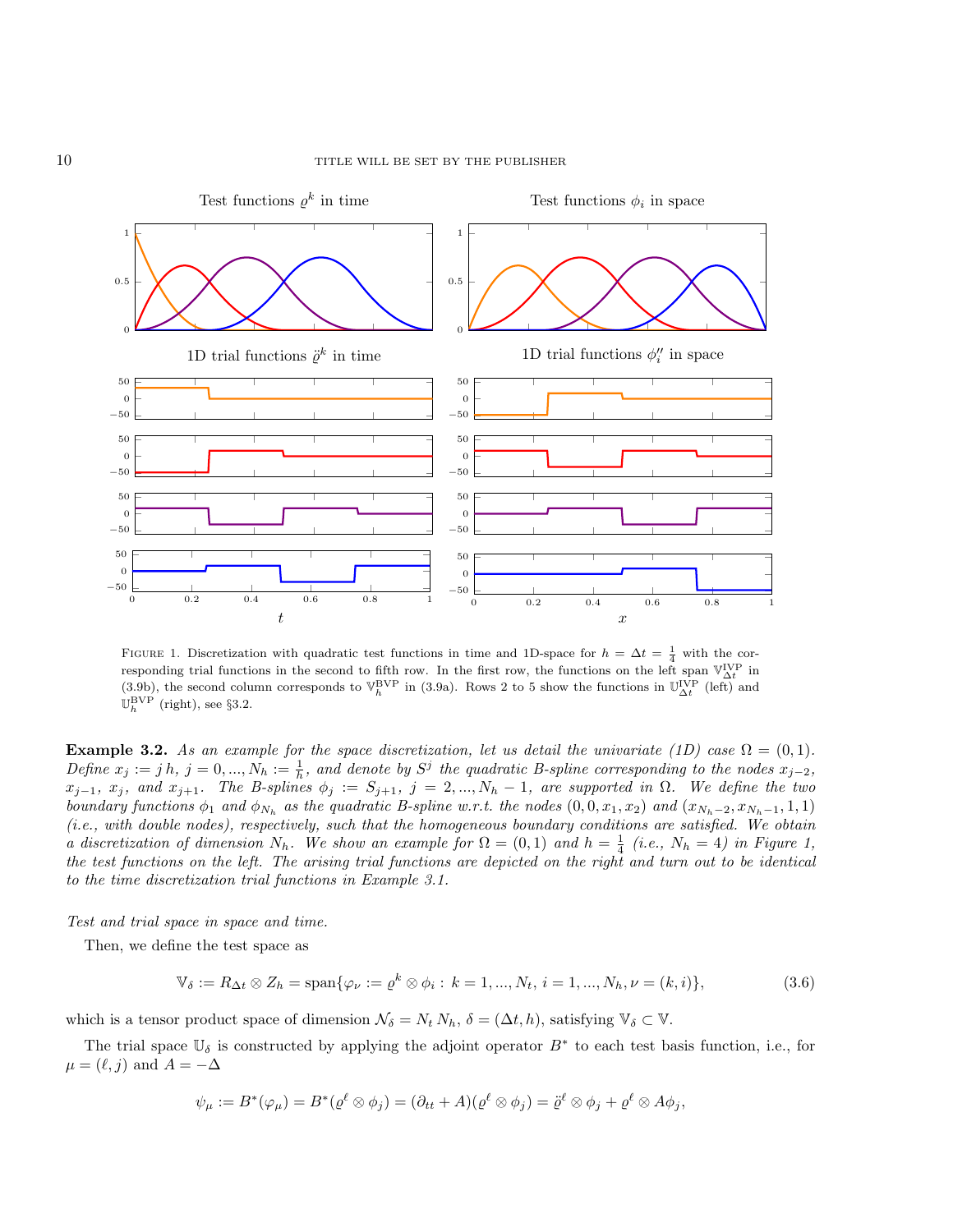<span id="page-10-0"></span>

FIGURE 2. Sample trial function for  $I = \Omega = (0, 1)$ ,  $\Delta t = h = \frac{1}{8}$ .

i.e.,

$$
\mathbb{U}_{\delta} := B^*(\mathbb{V}_{\delta}) = \text{span}\{\psi_{\mu} : \mu = 1, ..., \mathcal{N}_{\delta}\}.
$$

Since  $B^*$  is an isomorphism of V onto  $L_2(I; H)$ , the functions  $\psi_\mu$  are in fact linearly independent. An example of a single trial function is shown in Figure [2.](#page-10-0)

**Proposition 3.3.** For the space  $\mathbb{V}_{\delta}$  defined in [\(3.6\)](#page-9-1) and  $\mathbb{U}_{\delta} := B^*(\mathbb{V}_{\delta})$ , we have

$$
\beta_{\delta} := \inf_{u_{\delta} \in \mathbb{U}_{\delta}} \sup_{v_{\delta} \in \mathbb{V}_{\delta}} \frac{b(u_{\delta}, v_{\delta})}{\|u_{\delta}\|_{\mathbb{U}} \|v_{\delta}\|_{\mathbb{V}}} = 1.
$$

Proof. Let  $0 \neq u_{\delta} \in \mathbb{U}_{\delta} \subset L_2(I; H)$ . Then, since  $\mathbb{U}_{\delta} = B^*(\mathbb{V}_{\delta})$  there exists a unique  $z_{\delta} \in \mathbb{V}_{\delta}$  such that  $B^*z_\delta=u_\delta$ . Hence

$$
\sup_{v_{\delta}\in\mathbb{V}_{\delta}}\frac{b(u_{\delta},v_{\delta})}{\|u_{\delta}\|_{\mathbb{U}}\|v_{\delta}\|_{\mathbb{V}}} \geq \frac{b(u_{\delta},z_{\delta})}{\|u_{\delta}\|_{\mathbb{U}}\|z_{\delta}\|_{\mathbb{V}}} = \frac{(u_{\delta},B^*z_{\delta})_{\mathcal{H}}}{\|u_{\delta}\|_{\mathbb{U}}\|z_{\delta}\|_{\mathbb{V}}} = \frac{(u_{\delta},u_{\delta})_{\mathcal{H}}}{\|u_{\delta}\|_{\mathcal{H}}\|B^*z_{\delta}\|_{\mathcal{H}}}\frac{\|u_{\delta}\|_{\mathcal{H}}^2}{\|u_{\delta}\|_{\mathcal{H}}\|u_{\delta}\|_{\mathcal{H}}} = 1.
$$

On the other hand, by the Cauchy-Schwarz inequality, we have

$$
\sup_{v_{\delta}\in\mathbb{V}_{\delta}}\frac{b(u_{\delta},v_{\delta})}{\|u_{\delta}\|_{\mathbb{U}}\, \|v_{\delta}\|_{\mathbb{V}}}=\sup_{v_{\delta}\in\mathbb{V}_{\delta}}\frac{(u_{\delta},B^*v_{\delta})_{\mathcal{H}}}{\|u_{\delta}\|_{\mathbb{U}}\, \|v_{\delta}\|_{\mathbb{V}}}\leq \sup_{v_{\delta}\in\mathbb{V}_{\delta}}\frac{\|u_{\delta}\|_{\mathcal{H}}\, \|B^*v_{\delta}\|_{\mathcal{H}}}{\|u_{\delta}\|_{\mathcal{H}}\, \|B^*v_{\delta}\|_{\mathcal{H}}}=1,
$$

which proves the claim.  $\Box$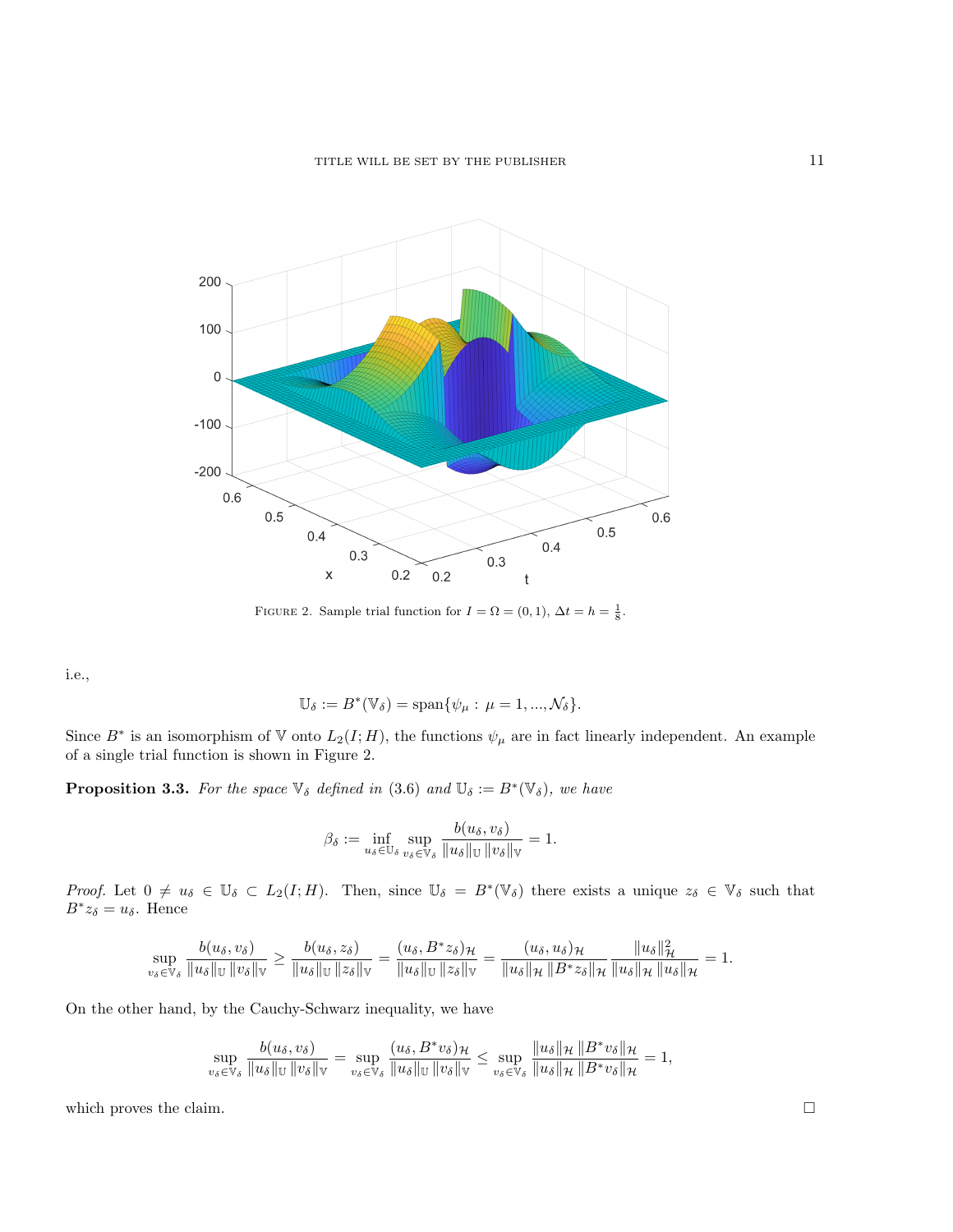## <span id="page-11-2"></span>3.2. Optimal ultraweak discretization of ordinary differential equations

For the understanding of our subsequent numerical investigations, it is worth considering the univariate case, i.e., ordinary differential equations (ODEs) of the form

<span id="page-11-6"></span><span id="page-11-5"></span><span id="page-11-4"></span><span id="page-11-3"></span><span id="page-11-1"></span><span id="page-11-0"></span>
$$
-u''(x) = f(x), \qquad x \in (0,1), \tag{3.7}
$$

with either boundary or second order initial conditions, namely

 $u(0) = u(1) = 0$  for a space-like problem, or (3.8a)

$$
u(0) = 0, \quad u'(0) = 0 \quad \text{for a time-like problem.} \tag{3.8b}
$$

Using the framework above, we obtain  $b(u, v) := -(u, v'')_{L_2(0,1)}$  and  $\mathbb{U} := L_2(0, 1)$  in both cases. Moreover, in this univariate setting, we can identify the test space  $V$  given in  $(2.19)$  as follows

$$
\mathbb{V}^{\text{BVP}} := H_0^1(0,1) \cap H^2(0,1), \qquad \text{for (3.8a)}, \tag{3.9a}
$$

$$
\mathbb{V}^{\text{IVP}} := H^2_{\{T\}}(0,1) \tag{3.9b}
$$
 for (3.8b), (3.9b)

where  $H^2_{\{T\}}(0,1) := \{ \vartheta \in H^2(I) : \vartheta(T) = \dot{\vartheta}(T) = 0 \},\$  which makes the discretization particularly straightforward. In fact, we use B-spline bases of different orders  $r \geq 1$  (i.e., polynomial degree  $r - 1$ ) to obtain discrete test spaces  $\mathbb{V}_h^{\text{BVP}} := \{ \phi_i : i = 1, ..., N_h \}$  and  $\mathbb{V}_{\Delta t}^{\text{IVP}} = \{ \varrho^k : k = 1, ..., N_t \}$ , respectively. The boundary conditions for [\(3.8\)](#page-11-5) can be realized by multiple knots and then omitting those B-splines at the boundaries which do not satisfy the particular boundary condition, see again Figure [1.](#page-9-0) The trial spaces are then formed by the second derivatives of the test functions, i.e.,  $\mathbb{U}_{h}^{\text{BVP}} := \{ \phi_i'' : i = 1, ..., N_h \}$  and  $\mathbb{U}_{\Delta t}^{\text{IVP}} = \{ \ddot{\varrho}^k : k = 1, ..., N_t \}$ . Those functions are also depicted in Figure [1.](#page-9-0)

<span id="page-11-7"></span>

Figure 3. Initial value problem [\(3.8b\)](#page-11-4). B-spline discretization of order ransatz/rtest, where <sup>∗</sup> means that  $U_{\Delta t} = B^*(V_{\Delta t}).$ 

We did experiments for a whole variety of problems admitting solutions of different smoothness both for the boundary value [\(3.7,](#page-11-6)[3.8a\)](#page-11-3) and the initial value problem [\(3.7,](#page-11-6)[3.8b\)](#page-11-4). The differences were negligible, so that we only report the results for the initial value problem  $(3.8b)$ . We investigate the  $L_2$ -error and the condition number of the stiffness matrix over the degrees of freedom (d.o.f.) for different type of discretizations, namely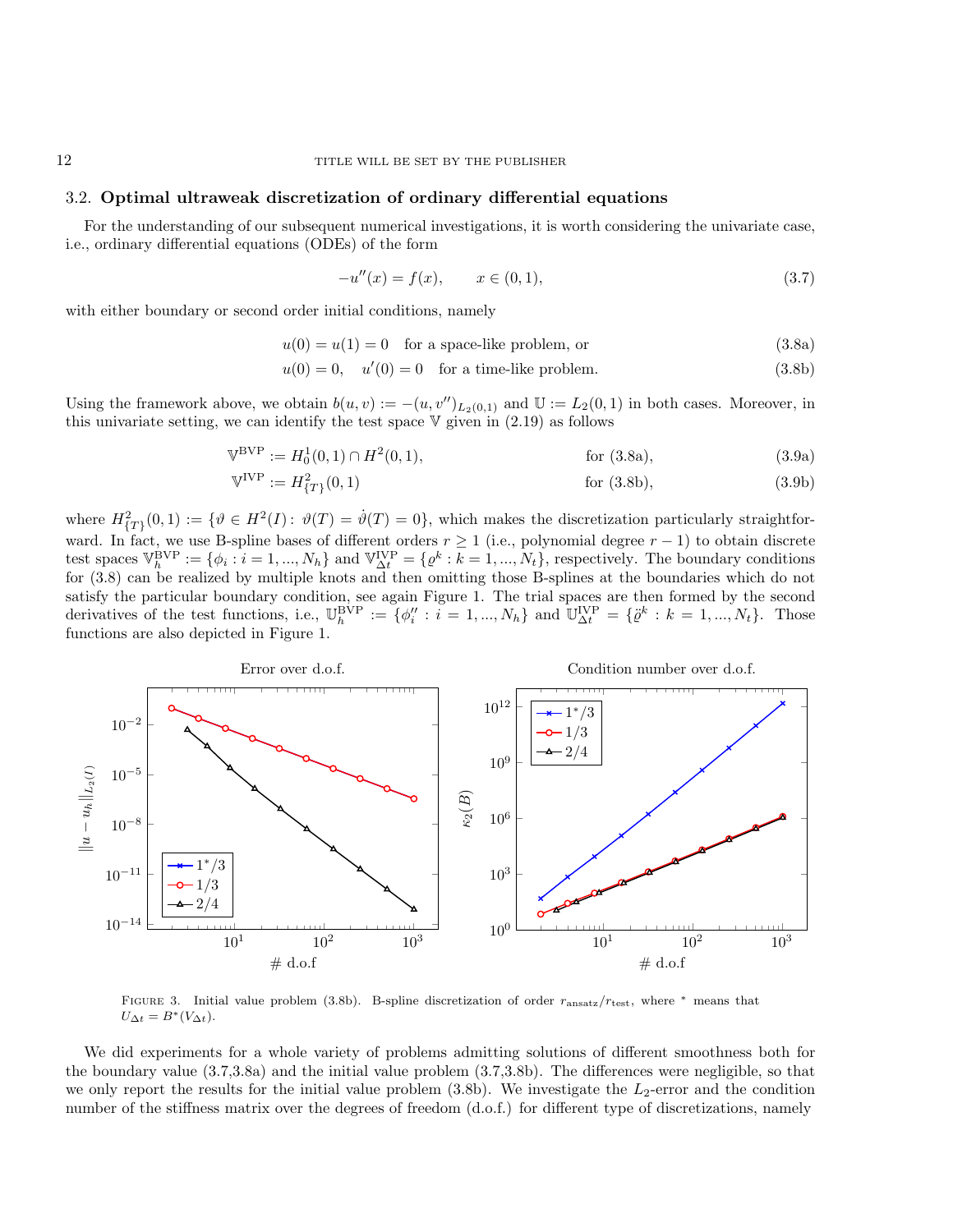- 1 <sup>∗</sup>/3: quadratic spline test functions and inf-sup-optimal trial functions as image of the test functions under the adjoint operator;
- $r_{\text{ansatz}}/r_{\text{test}}$ : splines of order  $r_{\text{ansatz}}$  for the trial and of order  $r_{\text{test}}$  for the test functions (here 1/3 and  $2/4$ ). We obtain "standard" spline spaces for the trial space, not related to the test space through the image of the adjoint operator – and thus not necessarily inf-sup optimal.

The results are shown in Figure [3.](#page-11-7) The errors for  $1*/3$  and  $1/3$  are the same, so that the blue line is not visible (in fact, the spanned spaces coincide with different bases). We obtain linear convergence for these cases and quadratic order for 2/4. Concerning the condition numbers, we see that the inf-sup optimal case in fact gives rise to significantly larger condition numbers than the "standard" ones.

It is worth mentioning that we got  $\beta_{\delta} \equiv 1$  in all cases. This means in particular that the ansatz spaces generated by the inf-sup-optimal setting 1∗/3 are identical with those for the 1/3 case. After observing this numerically, we have also proven this observation. However, we stress the fact that this is a pure univariate fact, i.e., for the ODE. It is no longer true in the PDE case as we shall also see below.

## 4. Derivation and Properties of the Algebraic Linear System

### <span id="page-12-3"></span><span id="page-12-0"></span>4.1. The linear system

To derive the stiffness matrix, we first use arbitrary spaces induced by  $\{\psi_\mu := \sigma^\ell \otimes \xi_j : \mu = 1, ..., \mathcal{N}_\delta\}$ for the trial and  $\{\varphi_{\nu} = \varrho^k \otimes \varphi_i : \nu = 1, ..., \mathcal{N}_{\delta}\}\$ for the test space an call this the "general" case. Using  $[\mathbf{\mathbb{B}}_{\delta}]_{\mu,\nu} = [\mathbf{\mathbb{B}}_{\delta}]_{(\ell,j),(k,i)}$  we get

$$
[\mathbf{B}_{\delta}](\ell,j),(\kappa,i) = b(\psi_{\mu}, \varphi_{\nu}) = (\psi_{\mu}, B^* \varphi_{\nu})_{\mathcal{H}} = (\sigma^{\ell} \otimes \xi_j, \ddot{\varrho}^k \otimes \phi_i + \varrho^k \otimes A\phi_i)_{\mathcal{H}}
$$
  
= 
$$
(\sigma^{\ell}, \ddot{\varrho}^k)_{L_2(I)} (\xi_j, \phi_i)_{L_2(\Omega)} + (\sigma^{\ell}, \varrho^k)_{L_2(I)} (\xi_j, A\phi_i)_{L_2(\Omega)},
$$

so that

<span id="page-12-2"></span><span id="page-12-1"></span>
$$
\mathbf{B}_{\delta} = \tilde{\mathbf{N}}_{\Delta t} \otimes \tilde{\mathbf{M}}_h + \tilde{\mathbf{M}}_{\Delta t} \otimes \tilde{\mathbf{N}}_h \text{ in this "general" case, } (4.1)
$$

where  $[\tilde{\mathbf{M}}_{\Delta t}]_{\ell,k} := (\sigma^{\ell}, \varrho^{k})_{L_2(I)}, [\tilde{\mathbf{M}}_h]_{j,i} := (\xi_j, \phi_i)_{L_2(\Omega)}, [\tilde{\mathbf{N}}_{\Delta t}]_{\ell,k} := (\sigma^{\ell}, \tilde{\varrho}^{k})_{L_2(I)}$  and  $[\tilde{\mathbf{N}}_h]_{j,i} := (\xi_j, A\phi_i)_{L_2(\Omega)}$ . On the other hand, in the specific inf-sup optimal case  $\psi_{\mu} = B^*(\varphi_{\mu})$ , we get the representation

$$
\begin{aligned} [\mathbf{B}_{\delta}]_{(\ell,j),(k,i)} &= b(\psi_{\mu},\varphi_{\nu}) = (\psi_{\mu},B^*\varphi_{\nu})_{\mathcal{H}} = (B^*\varphi_{\mu},B^*\varphi_{\nu})_{\mathcal{H}} \\ &= (\ddot{\varrho}^{\ell} \otimes \phi_j + \varrho^{\ell} \otimes A\phi_j, \ddot{\varrho}^k \otimes \phi_i + \varrho^k \otimes A\phi_i)_{\mathcal{H}} \\ &= (\ddot{\varrho}^{\ell},\ddot{\varrho}^k)_{L_2(I)} (\phi_j,\phi_i)_{L_2(\Omega)} + (\varrho^{\ell},\varrho^k)_{L_2(I)} (A\phi_j,A\phi_i)_{L_2(\Omega)} \\ &+ (\ddot{\varrho}^{\ell},\varrho^k)_{L_2(I)} (\phi_j,A\phi_i)_{L_2(\Omega)} + (\varrho^{\ell},\ddot{\varrho}^k)_{L_2(I)} (A\phi_j,\phi_i)_{L_2(\Omega)} \end{aligned}
$$

so that

$$
\mathbf{B}_{\delta} = \mathbf{Q}_{\Delta t} \otimes \mathbf{M}_{h} + \mathbf{N}_{\Delta t} \otimes \mathbf{N}_{h}^{\top} + \mathbf{N}_{\Delta t}^{\top} \otimes \mathbf{N}_{h} + \mathbf{M}_{\Delta t} \otimes \mathbf{Q}_{h}, \text{ for } \psi_{\mu} = B^{*}(\varphi_{\mu}), \tag{4.2}
$$

where

$$
[\mathbf{Q}_{\Delta t}]_{\ell,k} := (\ddot{\varrho}^{\ell}, \ddot{\varrho}^{k})_{L_2(I)}, \qquad [\mathbf{M}_{\Delta t}]_{\ell,k} := (\varrho^{\ell}, \varrho^{k})_{L_2(I)}, \qquad [\mathbf{N}_{\Delta t}]_{\ell,k} := (\ddot{\varrho}^{\ell}, \varrho^{k})_{L_2(I)}, [\mathbf{Q}_h]_{j,i} := (A\phi_j, A\phi_i)_{L_2(\Omega)}, \qquad [\mathbf{M}_h]_{j,i} := (\phi_j, \phi_i)_{L_2(\Omega)}, \qquad [\mathbf{N}_h]_{j,i} := (A\phi_j, \phi_i)_{L_2(\Omega)}.
$$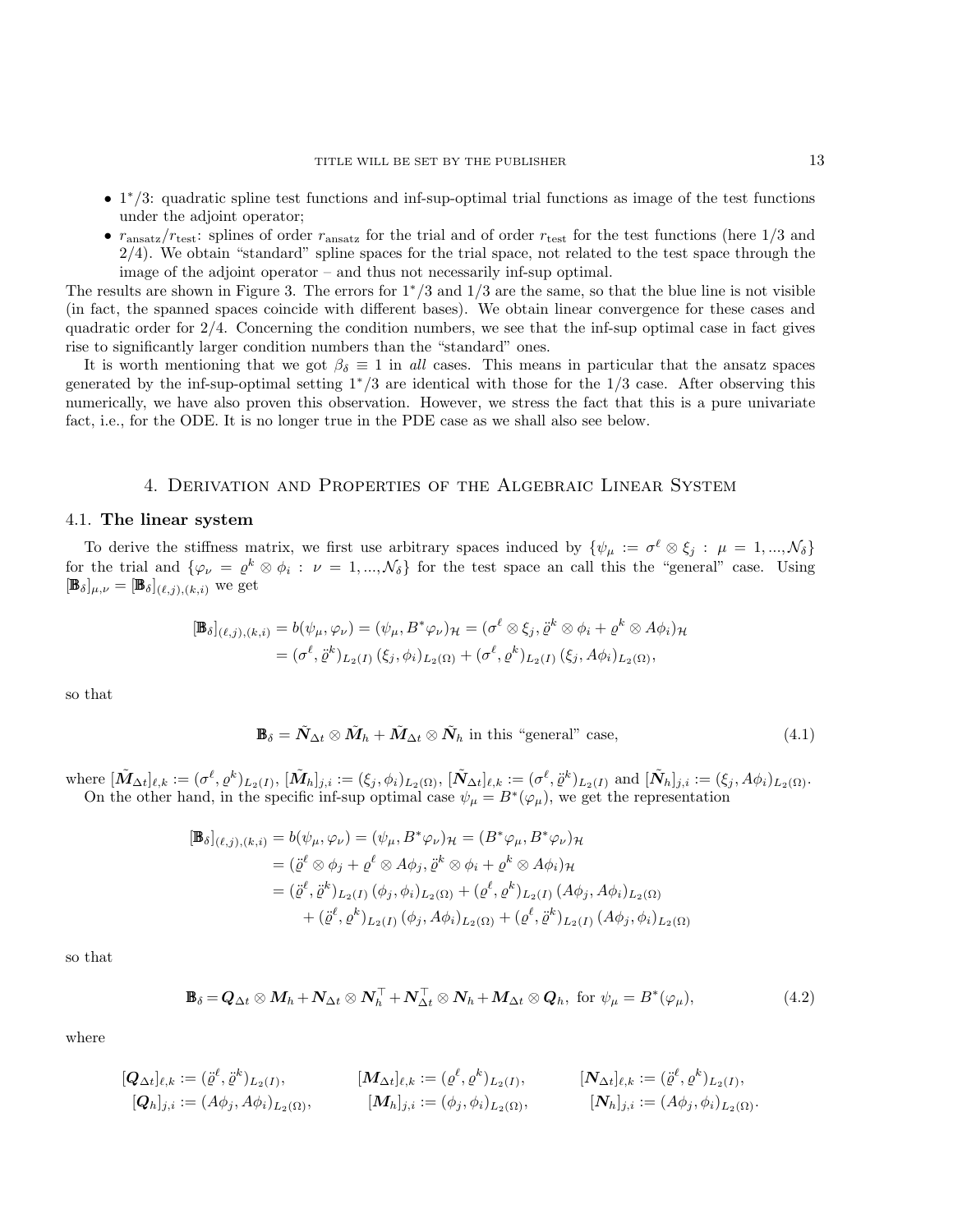We stress that  $\mathbf{B}_{\delta}$  is symmetric and positive definite for  $A = -\Delta$ . Finally, let us now detail the right-hand side. Recall from [\(2.14\)](#page-4-3), that  $g(v) = (f, v)_{\mathcal{H}} + \langle u_1, v(0) \rangle - (u_0, \dot{v}(0))_{H}$ . Hence,

$$
[g_{\delta}]_{\nu} = [g_{\delta}]_{(k,i)} = (f, \varphi_{\nu})_{\mathcal{H}} + \langle u_1, \varphi_{\nu}(0) \rangle_{V' \times V} - (u_0, \varphi_{\nu}(0))_{H}
$$
  
=  $(f, \varrho^{k} \otimes \varphi_{i})_{\mathcal{H}} + \langle u_1, \varphi_{\nu}(0) \rangle_{V' \times V} - (u_0, \varphi_{\nu}(0))_{H}$   
=  $\int_{0}^{T} \int_{\Omega} f(t, x) \varrho^{k}(t) \varphi_{i}(x) dx dt + \int_{\Omega} [u_1(x) \varrho^{k}(0) - u_0(x) \varrho^{k}(0)] \varphi_{i}(x) dx.$ 

Using appropriate quadrature formulae results in a numerical approximation, which we will again denote by  $g_\delta$ . Then, solving the linear system  $\mathbb{B}_\delta u_\delta = g_\delta$  yields the expansion coefficients of the desired approximation  $u_{\delta} \in \mathbb{U}_{\delta}$  as follows: Let  $\mathbf{u}_{\delta} = (u_{\mu})_{\mu=1,\dots,\mathcal{N}_{\delta}}, \mu = (k, i)$ , then

$$
u_{\delta}(t,x) = \sum_{\mu=1}^{\mathcal{N}_{\delta}} u_{\mu} \psi_{\mu}(t,x) = \sum_{k=1}^{N_t} \sum_{i=1}^{N_h} u_{k,i} \sigma^k(x) \xi_i(x),
$$

in the general case, and for the special one, i.e.,  $\psi_{\mu} = B^*(\varphi_{\mu}),$ 

$$
u_{\delta}(t,x) = \sum_{\mu=1}^{\mathcal{N}_{\delta}} u_{\mu} \psi_{\mu}(t,x) = \sum_{k=1}^{N_t} \sum_{i=1}^{N_h} u_{k,i} \left( \ddot{\varrho}^k(t) \phi_i(x) + \varrho^k(t) A \phi_i(x) \right).
$$

#### <span id="page-13-0"></span>4.2. Stability vs. conditioning

The (discrete) inf-sup constant refers to the stability of the discrete system, being included in the error/residual relation

$$
\|u^*-u^*_\delta\|_\mathbb{U}\leq \frac{1}{\beta}\sup_{v\in\mathbb{V}}\frac{g(v)-b(u^*_\delta,v)}{\|v\|_\mathbb{V}}=\frac{1}{\beta}\|r_\delta\|_{\mathbb{V}'},
$$

where the residual  $r_{\delta} \in V'$  is defined as usual by  $r_{\delta}(v) := g(v) - b(u_{\delta}^*, v), v \in V$ . Hence,  $\beta$  is a measure for the stability; its value is the minimal generalized eigenvalue of a generalized eigenvalue problem. This has no effect on the condition number  $\kappa(\mathbf{B}_{\delta})$ , which instead governs the accuracy of direct solvers and convergence of iterative methods in the symmetric case.

#### Conditioning of the matrices

We report on the condition numbers of the matrices involved in [\(4.1\)](#page-12-1) and [\(4.2\)](#page-12-2). In Figure [4,](#page-14-0) we see the asymptotic behavior of the different matrices. Most matrices show a "normal" scaling w.r.t. the order of the differential operator. However, there are two components, namely  $\mathbf{M}_{\Delta t}$  in the general case and  $\mathbf{N}_{\Delta t}$  in the inf-sup-optimal case, which show a very poor scaling as the mesh size tends to zero (here indicated by  $h_{\text{max}}$  but used for both  $\Delta t$  and h). This effect comes from the initial condition, namely the first column of the matrices. On the other hand,  $\kappa(\mathbf{B}_{\delta})$  scales like a stiffness matrix of a 4th order problem. Since  $\mathbf{B}_{\delta}$  is a sum of tensor products involving some ill-conditioned components, we need a structure-aware preconditioning.

#### Preconditioning

Let 
$$
\mathbf{M}_{\delta} := M_{\Delta t} \otimes M_h
$$
 and  $\mathbf{K}_{\delta} := N_{\Delta t} \otimes M_h + M_{\Delta t} \otimes N_h$ . Then

$$
\mathbb{K}_{\delta}^{\top} \mathbb{M}_{\delta}^{-1} \mathbb{K}_{\delta} = (N_{\Delta t}^{\top} M_{\Delta t}^{-1} N_{\Delta t}) \otimes M_h + N_{\Delta t} \otimes N_h^{\top} + N_{\Delta t}^{\top} \otimes N_h + M_{\Delta t} \otimes (N_h^{\top} M_h^{-1} N_h),
$$

so that  $\mathbb{K}_{\delta}^{\top} \mathbb{M}_{\delta}^{-1} \mathbb{K}_{\delta} = \mathbb{B}_{\delta}$  if and only if  $Q_{\Delta t} = N_{\Delta t}^{\top} M_{\Delta t}^{-1} N_{\Delta t}$  and  $Q_h = N_h^{\top} M_h^{-1} N_h$ .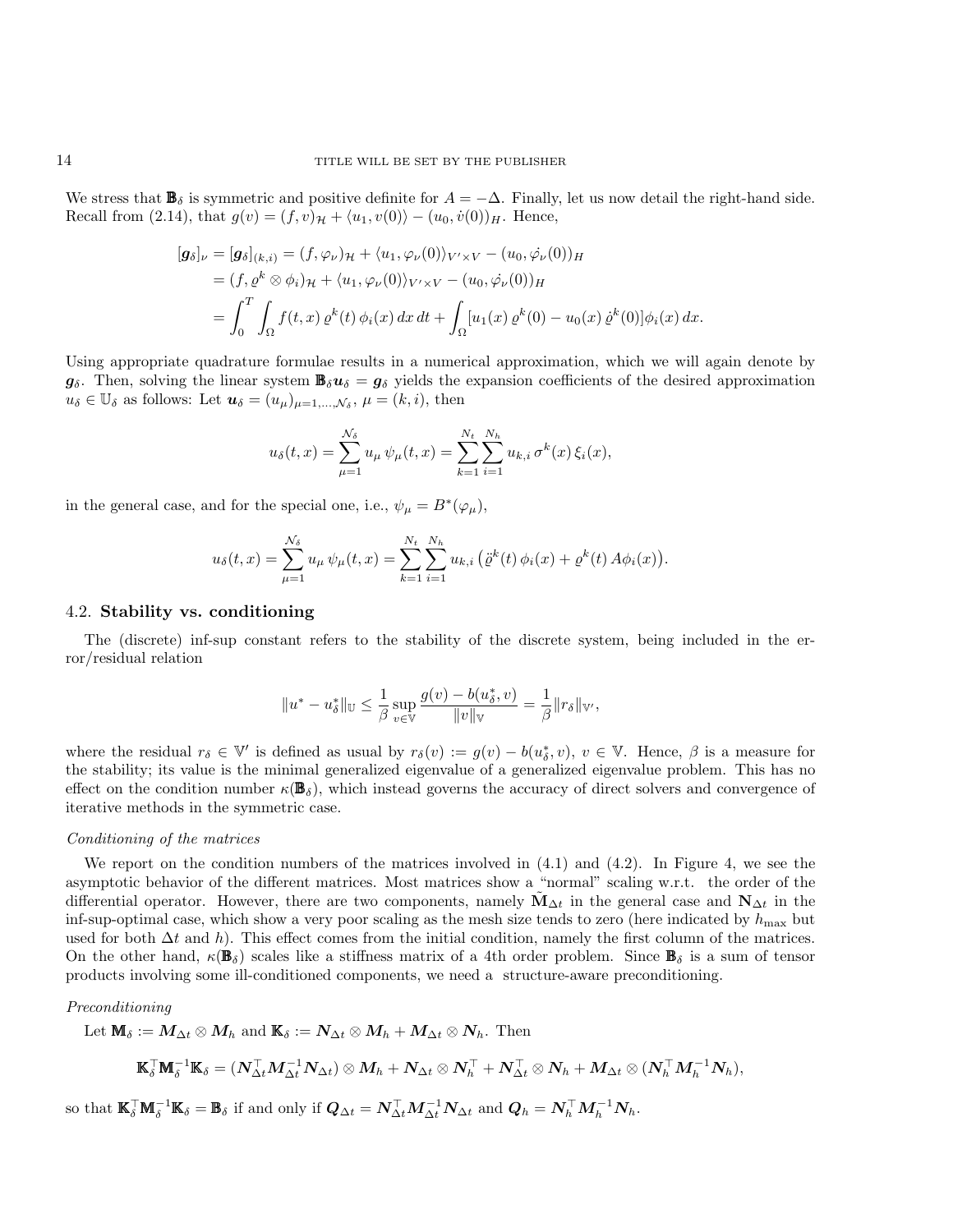<span id="page-14-0"></span>

FIGURE 4. Condition numbers of involved matrices, for the inf-sup-optimal case [\(4.2\)](#page-12-2) (left) and the general case [\(4.1\)](#page-12-1) (right).

Even if we cannot hope that those relations hold exactly in general, we are going to describe situations in which at least spectral equivalence holds. To this end, we will closely follow [\[4,](#page-24-10)30] in a slightly generalized setting. We recall the biharmonic-type problem [\(2.11\)](#page-4-1) along with its equivalent mixed form [\(2.12\)](#page-4-4). Let us abbreviate  $Z := D(A)$  and let  $Z_h := \text{span}\{\phi_1, ..., \phi_{N_h}\} \subset Z$  be some discretization as in [\(3.5\)](#page-8-1). Moreover, let  $H_h := \text{span}\{\xi_1, ..., \xi_{n_h}\} \subset H$  be some finite-dimensional approximation space for the auxiliary variable. Then, setting

$$
\mathbf{M}_{h} := [(\xi_i, \xi_j)_{H}]_{i,j=1,...,n_h}, \quad \mathbf{A}_{h} := [(\mathbf{A}\phi_k, \xi_j)_{H}]_{k=1,...,N_h,j=1,...,n_h},
$$

the discrete form of [\(2.12\)](#page-4-4) aims to determine  $u_h \in \mathbb{R}^{n_h}$  and  $z_h \in \mathbb{R}^{N_h}$  such that

$$
\begin{pmatrix} M_h & A_h \\ A_h^{\top} & 0 \end{pmatrix} \begin{pmatrix} u_h \\ z_h \end{pmatrix} = \begin{pmatrix} 0 \\ -g_h \end{pmatrix}, \tag{4.3}
$$

where  $g_h = [\langle g, \phi_k \rangle_{Z' \times Z}]_{k=1,\dots,N_h}$ . Note that  $M_h$  is symmetric and positive definite. The corresponding discrete operators are defined as follows

$$
A_h: Z_h \to H_h: (A_h z_h, u_h)_H := (A z_h, u_h)_H, u_h \in H_h, z_h \in Z_h,
$$
  

$$
M_h: H_h \to H_h: (M_h u_h, v_h)_H := (u_h, v_h)_H, u_h, v_h \in M_h.
$$

The stiffness matrix for the biharmonic-type problems reads as follows:  $\mathbf{Q}_h := [(A\phi_k, A\phi_\ell)_H]_{k,\ell=1,\ldots,N_h}$ . Finally, we define discrete norms on  $Z_h$  by  $||z_h||_{Z_h}^2 := \mathbf{z}_h^{\top} \mathbf{Q}_h \mathbf{z}_h$  for  $z_h = \sum_{k=1}^{N_h} (z_h)_k \phi_k \in Z_h$ ,  $\mathbf{z}_h \in \mathbb{R}^{N_h}$  and  $||u_h||_{M_h}^2 =$  $\mathbf{u}_h^{\top} \mathbf{M}_h \mathbf{u}_h$  for  $u_h = \sum_{i=1}^{n_h} (\mathbf{u}_h)_i \, \xi_i \in M_h$ ,  $\mathbf{u}_h \in \mathbb{R}^{n_h}$ .

<span id="page-14-2"></span>**Proposition 4.1.** Let  $A_h$  be bounded, i.e., there exists a constant  $0 < \Gamma < \infty$  such that  $(A_h z_h, u_h)_H \le$  $\Gamma ||z_h||_{Z_h} ||u_h||_{M_h}$  for all  $u_h \in H_h$  and  $z_h \in Z_h$ , and uniformly inf-sup stable, *i.e.*,

<span id="page-14-1"></span>
$$
\inf_{z_h \in Z_h} \sup_{u_h \in H_h} \frac{(A_h z_h, u_h)_H}{\|z_h\|_{Z_h} \|u_h\|_{M_h}} \ge \gamma > 0.
$$
\n(4.4)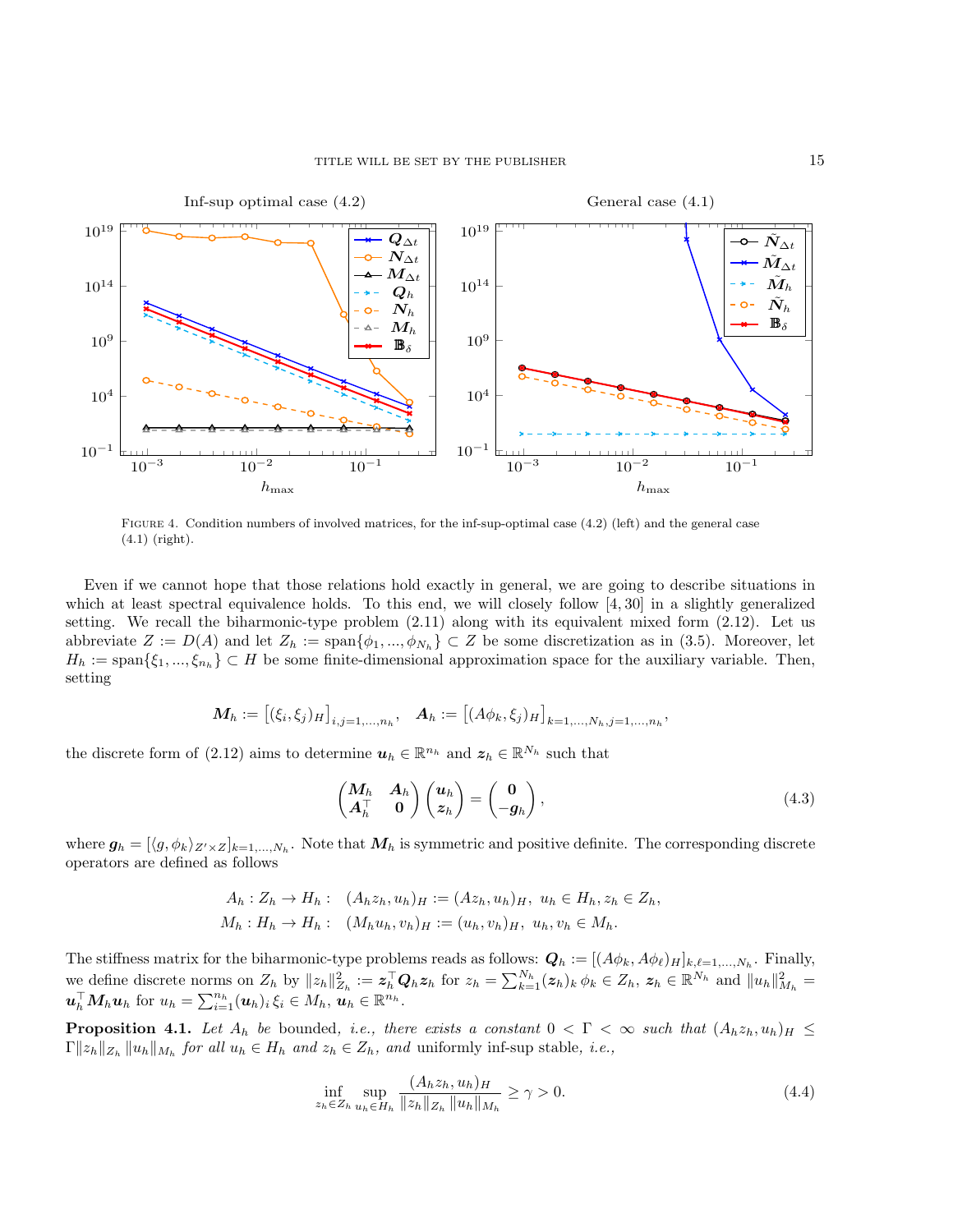Then,  $Q_h$  and  $A_h M_h^{-1} A_h^{\top}$  are spectrally equivalent, i.e.,

$$
\gamma^2 \, \mathbf{z}_h^\top \mathbf{Q}_h \mathbf{z}_h \leq \mathbf{z}_h^\top \mathbf{A}_h \mathbf{M}_h^{-1} \mathbf{A}_h^\top \mathbf{z}_h \leq \Gamma^2 \, \mathbf{z}_h^\top \mathbf{Q}_h \mathbf{z}_h \quad \text{ for all } \mathbf{z}_h \in \mathbb{R}^{N_h}.
$$

*Proof.* The proof follows the lines in [\[30,](#page-25-17) (1.9-1.12)]. Let  $Z_h \ni z_h = \sum_{k=1}^{N_h} (z_h)_k \phi_k$  and  $M_h \ni u_h = \sum_{i=1}^{n_h} (u_h)_i \xi_i$ . Then, by  $(4.4)$ 

$$
\gamma\left(\boldsymbol{z}_h^\top \boldsymbol{Q}_h \boldsymbol{z}_h\right)^{1/2} = \gamma \|z_h\|_{Z_h} \leq \sup_{u_h \in H_h} \frac{(A_h z_h, u_h)_H}{\|u_h\|_{M_h}} = \max_{\boldsymbol{u}_h \in \mathbb{R}^{n_h}} \frac{\boldsymbol{z}_h^\top \boldsymbol{A}_h \boldsymbol{u}_h}{(\boldsymbol{u}_h^\top \boldsymbol{M}_h \boldsymbol{u}_h)^{1/2}} \\ = \max_{\boldsymbol{v}_h = \boldsymbol{M}_h^{1/2} \boldsymbol{u}_h \in \mathbb{R}^{n_h}} \frac{\boldsymbol{z}_h^\top \boldsymbol{A}_h \boldsymbol{M}_h^{-1/2} \boldsymbol{v}_h}{(\boldsymbol{v}_h^\top \boldsymbol{v}_h)^{1/2}} = (\boldsymbol{z}_h^\top \boldsymbol{A}_h \boldsymbol{M}_h^{-1} \boldsymbol{A}_h^\top \boldsymbol{z}_h)^{1/2},
$$

since it is easily seen that the maximum is attained for  $v_h = M_h^{-1/2} A_h^{\top} z_h$ . This proves the first inequality. Using the boundedness of  $A_h$  yields  $\Gamma(z_h^\top Q_h z_h)^{1/2} = \Gamma \|z_h\|_{Z_h} \ge \sup_{u_h \in H_h} \frac{(A_h z_h, u_h)_H}{\|u_h\|_{M_h}}$  $\frac{\mathbf{u}_h z_h, u_h}{\|\mathbf{u}_h\|_{M_h}}$ , so that the second inequality follows the lines above.

**Remark 4.2.** In  $\begin{bmatrix} 4 \\ 5 \\ 4 \end{bmatrix}$  the assumptions above have been shown within the so-called Ciarlet-Raviart method, where  $A = -\Delta$  with homogeneous Dirichlet boundary conditions on a bounded convex polygon  $\Omega \subset \mathbb{R}^2$ . Then,  $D(A) = H^2(\Omega) \cap H_0^1(\Omega)$  and  $H = L_2(\Omega)$  – exactly our setting for the wave equation.

Let  $\{\mathcal{T}_h\}_{0\leq h\leq 1}$  be a family of shape regular and quasi uniform triangulations of  $\Omega$  consisting of triangles of diameter less or equal to h. The next piece consists of mesh dependent norms and spaces defined as  $H_h^2 := \{u \in$  $H^1(\Omega): u|_T \in H^2(T), T \in \mathcal{T}_h$ ,  $\Gamma_h := \bigcup_{T \in \mathcal{T}_h} \partial T$  and  $||u||_{2,h}^2 := \sum_{T \in \mathcal{T}_h} ||u||_{2,T}^2 + h^{-1} \int_{\Gamma_h} |J \frac{\partial u}{\partial \nu}|$  $^{2}$  ds, where

$$
J\frac{\partial u}{\partial \nu}\bigg|_{T'} := \begin{cases} \frac{\partial u_{|T_1}}{\partial \nu^1} + \frac{\partial u_{|T_2}}{\partial \nu^2}, & \text{if } T' = \partial T^1 \cap \partial T^2 \text{ is an interior edge of } \mathcal{T}_h, \\ \frac{\partial u}{\partial \nu}, & \text{if } T' \text{ is a boundary edge of } \mathcal{T}_h, \end{cases}
$$

and  $\nu^j$  denotes the unit outward normal of  $T^j$ . Next, let

$$
||u||_{0,h}^2 := ||u||_{L_2(\Omega)}^2 + h \int_{\Gamma_h} |u(s)|^2 ds, \qquad u \in H^1(\Omega)
$$

and define  $H_h^0$  as the completion of  $H^1(\Omega)$  w.r.t.  $\|\cdot\|_{0,h}$ . Then  $H_h^0 \cong L_2(\Omega) \oplus L_2(\Gamma_h)$ . For  $S_h := \{v \in$  $C^0(\bar{\Omega}): v|_{T} \in \mathcal{P}_k, T \in \mathcal{T}_h\}, k \geq 1$  and  $\mathcal{P}_k$  denoting the space of polynomials of degree k or less, we have that  $S_h \subset H_h^0 \cap H_h^2$ . For  $k=3$ , we get that  $S_h = Z_h$  with  $Z_h$  defined in [\(3.5\)](#page-8-1). The discrete operator  $A_h$  is induced by the bilinear form  $a_h : H_h^0 \times H_h^2 \cap H_0^1(\Omega) \to \mathbb{R}$  defined by

$$
a_h(u_h, w_h) := \sum_{T \in \mathcal{T}_h} \int_T u_h(x) \, \Delta w_h(x) \, dx - \int_{\Gamma_h} u_h\left(J\frac{\partial w_h}{\partial \nu}\right) ds
$$

and  $M_h$  is induced by  $m_h(u, v) := (u, v)_{L_2(\Omega)}$ . The discrete spaces arise there from a shape regular and quasi uniform triangulation of  $\Omega$  as well as mesh-dependent inner products and norms. The boundedness of  $A_h$  is immediate. The inf-sup-stability  $(4.4)$  was proven in  $\mathcal{A}$ , Thm. 3.

Noting that  $a_h(u_h, w_h) = -(\nabla u_h, \nabla w_h)_{L_2(\Omega)}$  for  $u \in H^1(\Omega)$  and  $w_h \in H^2_h$ , we obtain that the matrices  $Q_h$ and  $N_h^{\top} M_h^{-1} N_h$  defined in §[4.1](#page-12-3) are in fact spectrally equivalent.

We observed the spectral equivalence for the spatial matrices also in our numerical experiments. However, we saw that this is not true for the temporal matrices in the sense that  $Q_{\Delta t}$  and  $N_{\Delta t}^{\top}M_{\Delta t}^{-1}N_{\Delta t}$  are not spectrally equivalent.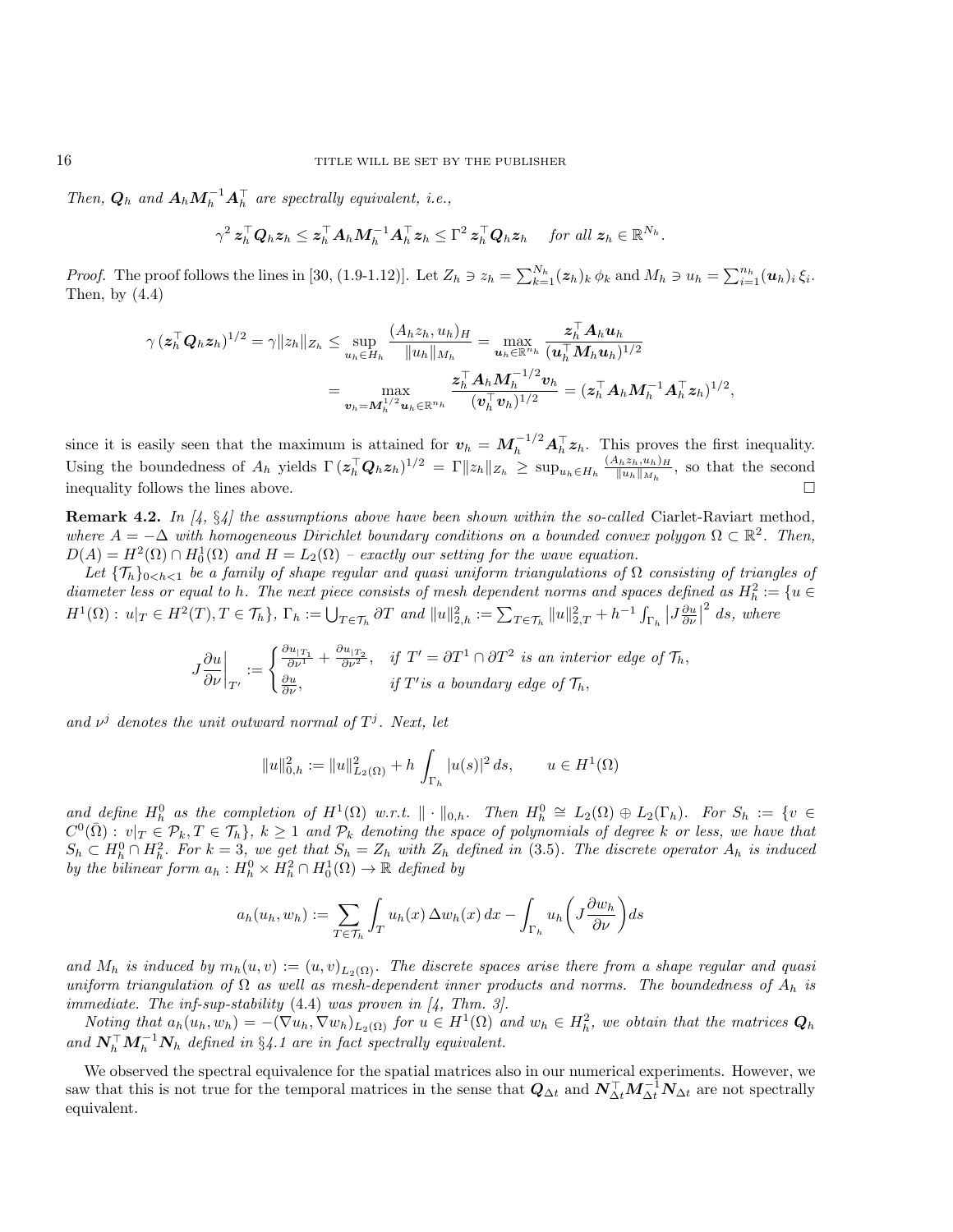<span id="page-16-2"></span>Algorithm 1 Matrix-oriented PCG

Input:  $U_0$ 1: set  $R_0 = G - A(U_0), Z_0 = \mathcal{P}^{-1}(R_0), P_0 = Z_0, \gamma_0 = \text{tr}(R_0^{\top} Z_0)$ 2: for  $k = 0, 1, ...$  do 3:  $\delta = \text{tr}(\boldsymbol{P}_k^{\top} \mathcal{A}(\boldsymbol{P}_k)), \ \alpha = \gamma_k / \delta$ 4:  $\bm{X}_{k+1} = \bm{X}_k + \alpha \bm{P}_k$ 5:  $R_{k+1} = G - A(X_{k+1})$ 6:  $\bm{Z}_{k+1} = \mathcal{P}^{-1}(\bm{R}_{k+1})$ 7:  $\gamma_{k+1} = \text{tr}(\mathbf{R}_{k+1}^{\top} \mathbf{Z}_{k+1}), \ \beta = \gamma_{k+1}/\gamma_k$ 8:  $P_{k+1} = Z_{k+1} + \beta P_k$ 9: end for

## 5. Solution of the Algebraic Linear System

<span id="page-16-0"></span>To derive preconditioning strategies and the new projection method, we rewrite the linear system  $\mathbb{B}_{\delta}u_{\delta}=g_{\delta}$ as a linear matrix equation, so as to exploit the structure of the Kronecker problem. Let  $x = \text{vec}(\mathbf{X})$  be the operator stacking the columns of X one after the other, then it holds that  $(B \otimes A)x = \text{vec}(A X B^{\top})$  for given matrices  $A, X$ , and  $B$  of conforming dimensions. Hence, the vector system is written as

<span id="page-16-1"></span>
$$
\mathcal{A}(\boldsymbol{U}) = \boldsymbol{G} \quad \text{with} \quad \mathcal{A}(\boldsymbol{U}) = \boldsymbol{M}_h \boldsymbol{U} \boldsymbol{Q}_{\Delta t}^\top + \boldsymbol{N}_h^\top \boldsymbol{U} \boldsymbol{N}_{\Delta t}^\top + \boldsymbol{N}_h \boldsymbol{U} \boldsymbol{N}_{\Delta t} + \boldsymbol{Q}_h \boldsymbol{U} \boldsymbol{M}_{\Delta t}, \tag{5.1}
$$

where  $q = \text{vec}(G)$  and the symmetry of some of the matrices has been exploited.

In the following we describe two distinct approaches: First, we recall the matrix-oriented conjugate gradient method, preconditioned by two different operator-aware strategies. Then we discuss a procedure that directly deals with [\(5.1\)](#page-16-1).

#### 5.1. Preconditioned conjugate gradients

Since  $\mathbf{B}_{\delta}$  is symmetric and positive definite, the preconditioned conjugate gradient (PCG) method can be applied directly to [\(5.1\)](#page-16-1), yielding a matrix-oriented implementation of PCG, see Algorithm [1.](#page-16-2) Here  $tr(X)$ denotes the trace of the square matrix  $\boldsymbol{X}$ . In exact precision arithmetic, this formulation, gives the same iterates as the standard vector form, while exploiting matrix-matrix computations, [\[22\]](#page-25-18). This can easily be seen by exploiting the properties of the Kronecker product and the matrix inner product, namely vec $(AXB)$  =  $(B^T \otimes A) \text{vec}(X)$  and  $\text{vec}(A)^T \text{vec}(B) = \text{tr}(A^T B)$  for conforming A, B and X; see, e.g., [\[17,](#page-25-19) Sec. 1.3.7]<sup>[h](#page-16-3)</sup>.

## <span id="page-16-4"></span>5.1.1. Sylvester operator preconditioning.

A natural preconditioning strategy consists of taking the leading part of the coefficient matrix, in terms of order of the differential operators. Hence, setting  $\mathbb{P} = Q_{\Delta t} \otimes M_h + M_{\Delta t} \otimes Q_h$ , we have (see also [\[19\]](#page-25-10))

$$
\boldsymbol{z}_{k+1} = \mathbb{P}^{-1} \boldsymbol{r}_{k+1} \quad \Leftrightarrow \quad \boldsymbol{Z}_{k+1} = \mathcal{P}^{-1}(\boldsymbol{R}_{k+1}),
$$

with  $r_{k+1} = \text{vec}(\mathbf{R}_{k+1})$  and  $z_{k+1} = \text{vec}(\mathbf{Z}_{k+1})$ . Applying  $\mathcal{P}^{-1}$  corresponds to solving the generalized Sylvester equation  $M_h Z Q_{\Delta t}^{\top} + Q_h Z M_{\Delta t} = R_{k+1}$ . For small size problems in space, this can be carried out by means of the Bartels-Stewart method [\[7\]](#page-24-11), which entails the computation of two Schur decompositions, performed before the PCG iteration is started. For fine discretizations in space, iterative procedures need to be used. For these purposes, we use a Galerkin approach based on the rational Krylov subspace [\[14\]](#page-25-20), only performed on the spatial

<span id="page-16-3"></span><sup>&</sup>lt;sup>h</sup>The matrix-oriented version of PCG is also used to exploit low rank representations of the iterates, in case the starting residual is low rank and the final solution can be well approximated by a low rank matrix; see, e.g., [\[22\]](#page-25-18). We will not exploit this setting here.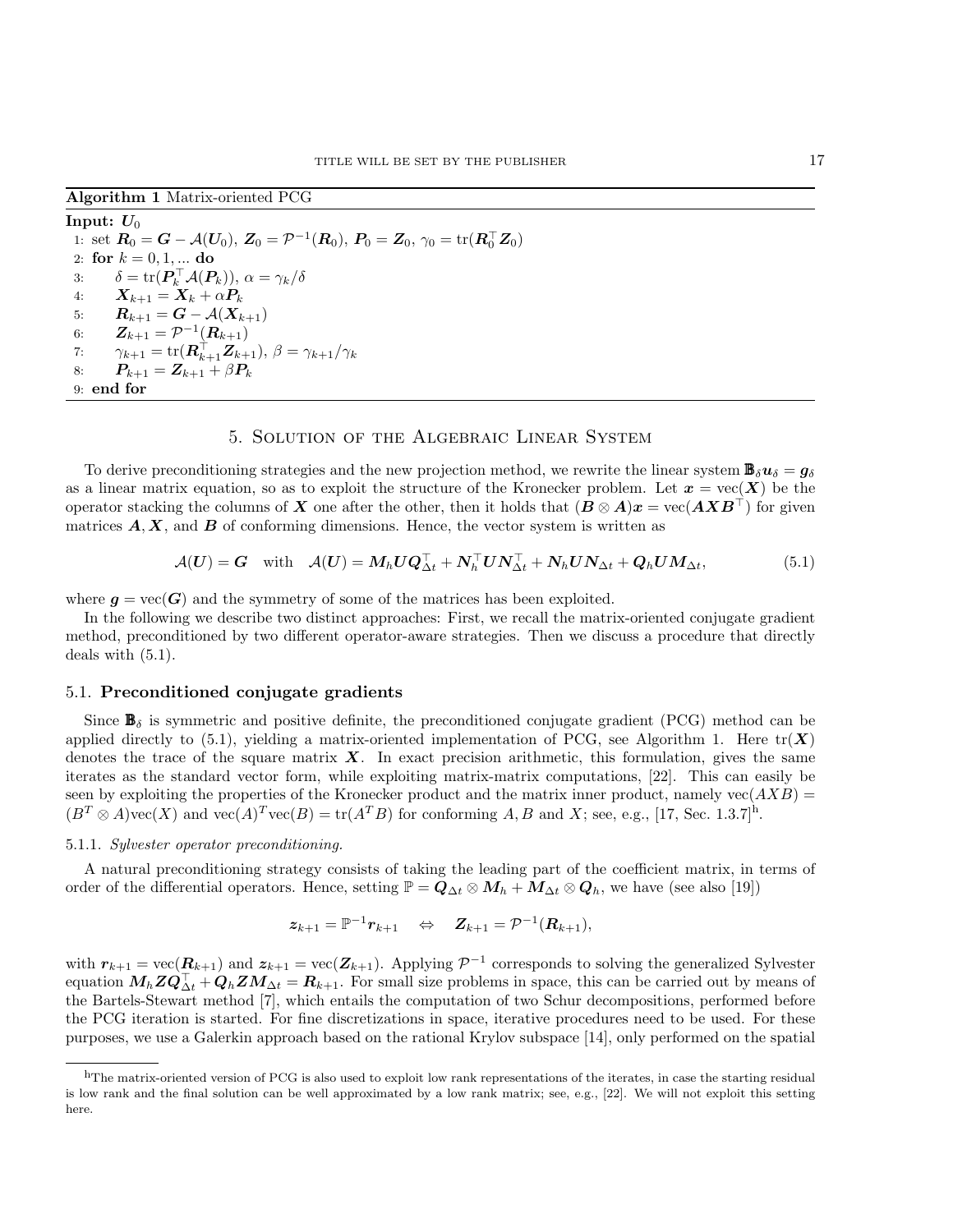matrices; see [\[31\]](#page-25-21) for a general discussion. A key issue is that this class of iterative methods requires the righthand side to be low rank; we deliberately set the rank to be at most twenty. Hence, the Sylvester solver is applied after a rank truncation of  $R_{k+1}$ , which thus becomes part of the preconditioning application.

# <span id="page-17-3"></span>5.1.2.  $\mathbb{K}_{\delta}^{\top} \mathbb{M}_{\delta}^{-1} \mathbb{K}_{\delta}$ -preconditioning.

To derive a preconditioner that takes full account of the coefficient matrix we employ the operator  $\mathbb{K}_{\delta}^{\top} \mathbb{M}_{\delta}^{-1} \mathbb{K}_{\delta}$ in §[4.2.](#page-13-0) Thanks to the spectral equivalence in Proposition [4.1,](#page-14-2) PCG applied to the resulting preconditioned operator appears to be optimal, in the sense that the number of iterations to reach the required accuracy is independent of the spatial mesh size; see Table [2.](#page-20-1)

In vector form this preconditioner is applied as  $z_{k+1} = (\mathbf{K}_{\delta}^{\top} \mathbf{M}_{\delta}^{-1} \mathbf{K}_{\delta})^{-1} r_{k+1}$ . However, this operation can be performed without explicitly using the Kronecker form of the involved matrices, with significant computational and memory savings. We observe that

$$
\mathbb{K}_{\delta}=N_{\Delta t}\otimes M_{h}+M_{\Delta t}\otimes N_{h}=(N_{\Delta t}M_{\Delta t}^{-1}\otimes I+I\otimes N_{h}M_{h}^{-1})(M_{\Delta t}\otimes M_{h})=:\widehat{\mathbb{K}}_{\delta}\mathbb{M}_{\delta}.
$$

Moreover, due to the transposition properties of the Kronecker product,  $\mathbf{K}_{\delta}^{\top} = \widehat{\mathbf{K}}_{\delta}^{\top} \mathbf{M}_{\delta}$ . Hence,  $\mathbf{K}_{\delta}^{\top} \mathbf{M}_{\delta}^{-1} \mathbf{K}_{\delta} =$  $\widehat{\mathbf{K}}_{\delta}^{\top} \widehat{\mathbf{K}}_{\delta} \mathbf{M}_{\delta}$ . Therefore,

$$
\boldsymbol{Z}_{k+1} = \mathcal{P}^{-1}(\boldsymbol{R}_{k+1}) \; \Leftrightarrow \; \boldsymbol{z}_{k+1} = \boldsymbol{\rm M}_{\delta}^{-1} \widehat{\boldsymbol{\rm K}}_{\delta}^{-1} (\widehat{\boldsymbol{\rm K}}_{\delta}^{\top})^{-1} \boldsymbol{r}_{k+1},
$$

We next observe that the equation  $\widehat{\mathbf{K}}_{\delta}^{\top} \mathbf{w} = \mathbf{r}_{k+1}$  can be written as the following Sylvester matrix equation

<span id="page-17-0"></span>
$$
\boldsymbol{W}\boldsymbol{M}_{\Delta t}^{-1}\boldsymbol{N}_{\Delta t} + \boldsymbol{N}_h^\top \boldsymbol{M}_h^{-1}\boldsymbol{W} = \boldsymbol{R}_{k+1}
$$
\n(5.2)

and analogously for  $\widehat{\mathbb{R}}_{\delta}\widehat{w} = w$ , that is

<span id="page-17-1"></span>
$$
\widehat{W} M_{\Delta t}^{-1} N_{\Delta t}^{\top} + N_h M_h^{-1} \widehat{W} = W.
$$
\n(5.3)

Finally, the preconditioned matrix is obtained as  $Z_{k+1} = M_h^{-1} \widehat{W} M_{\Delta t}^{-1}$ .

Summarizing, the application of the preconditioning operator amounts to the solution of the two Sylvester matrix equations [\(5.2\)](#page-17-0)-[\(5.3\)](#page-17-1), and the product  $Z_{k+1} = M_h^{-1} \widehat{W} M_{\Delta_h^{\dagger}}^{-1}$ . The overall computational cost of this operation depends on the cost of solving the two matrix equations. For small dimensions in space, once again a Schur-decomposition based method can be used [\[7\]](#page-24-11); we recall here that thanks to the discretization employed, we do not expect to have large dimensions in time, as matrices of size at most  $\mathcal{O}(100)$  arise. Also in this case, for fine discretizations in space we use an iterative method (Galerkin) based on the rational Krylov subspace [\[14\]](#page-25-20), only performed on the spatial matrices, with the truncation of the corresponding right-hand side,  $\mathbf{R}_{k+1}$  and  $\mathbf{W}$ , respectively, so as to have at most rank equal to twenty. Allowing a larger rank did not seem to improve the effectiveness of the preconditioner. Several implementation enhancements can be developed to make the action of the preconditioner more efficient, since most operations are repeated at each PCG iteration with the same matrices.

#### 5.2. Galerkin projection

An alternative to PCG consists of attacking the original multi-term matrix equation directly. Thanks to the symmetry of  $N_h$  we rewrite the matrix equation [\(5.1\)](#page-16-1) as

<span id="page-17-2"></span>
$$
M_h U Q_{\Delta t}^\top + N_h^\top U (N_{\Delta t}^\top + N_{\Delta t}) + Q_h U M_{\Delta t} = G, \qquad (5.4)
$$

with G of low rank, that is  $G = G_1 G_2^T$ . Note that this is an assumption on the data. In particular, we assume that the right-hand side  $g(v)$  in [\(2.14\)](#page-4-3) can be discretized in a way such that the matrix form G of  $g_\delta$  has low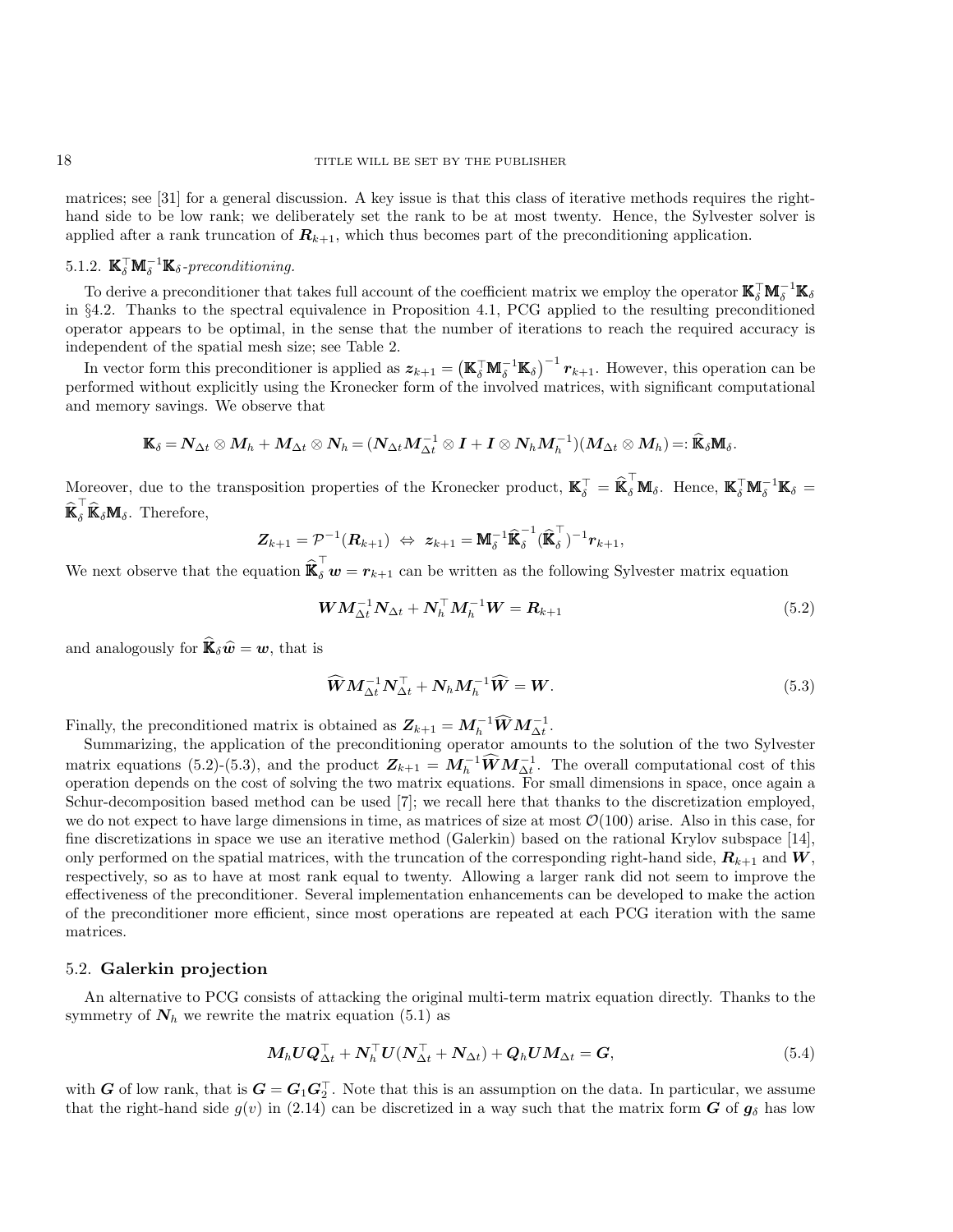rank. This happens for instance when  $g$  is a separable function of  $x$  and  $t$ , or it can be well approximated by a separable function; other scenarios can also lead to a low-rank G.

Consider two appropriately selected vector spaces  $\mathcal{V}_k$ ,  $\mathcal{W}_k$  of dimensions much lower than  $N_h$ ,  $N_t$ , respectively, and let  $V_k$ ,  $W_k$  be the matrices whose orthonormal columns span the two corresponding spaces. We look for a low rank approximation of  $\boldsymbol{U}$  as  $\boldsymbol{U}_k = \boldsymbol{V}_k \boldsymbol{Y}_k \boldsymbol{W}_k^{\top}$ . To determine  $\boldsymbol{Y}_k$  we impose an orthogonality (Galerkin) condition on the residual

<span id="page-18-1"></span>
$$
\boldsymbol{R}_k := \boldsymbol{G}_1 \boldsymbol{G}_2^\top - \boldsymbol{M}_h \boldsymbol{U}_k \boldsymbol{Q}_{\Delta t}^\top - \boldsymbol{N}_h^\top \boldsymbol{U}_k (\boldsymbol{N}_{\Delta t}^\top + \boldsymbol{N}_{\Delta t}) - \boldsymbol{Q}_h \boldsymbol{U}_k \boldsymbol{M}_{\Delta t}.
$$
\n(5.5)

with respect to the generated space pair  $(V_k, W_k)$ . Using the matrix Euclidean inner product, this corresponds to imposing that  $V_k^{\top} R_k W_k = 0$ . Substituting  $R_k$  and  $U_k$  into this matrix equation, we obtain the following reduced matrix equation, of the same type as [\(5.4\)](#page-17-2) but of much smaller size,

$$
\begin{aligned} (\boldsymbol{V}_k^\top \boldsymbol{M}_h \boldsymbol{V}_k) \boldsymbol{Y}_k (\boldsymbol{Q}_{\Delta t}^\top \boldsymbol{W}_k) + (\boldsymbol{V}_k^\top \boldsymbol{N}_h^\top \boldsymbol{V}_k) \boldsymbol{Y}_k (\boldsymbol{W}_k^\top (\boldsymbol{N}_{\Delta t}^\top + \boldsymbol{N}_{\Delta t}) \boldsymbol{W}_k) \\ + (\boldsymbol{V}_k^\top \boldsymbol{Q}_h \boldsymbol{V}_k) \boldsymbol{Y}_k (\boldsymbol{W}_k^\top \boldsymbol{M}_{\Delta t} \boldsymbol{W}_k) = (\boldsymbol{V}_k^\top \boldsymbol{G}_1) (\boldsymbol{G}_2^\top \boldsymbol{W}_k). \end{aligned}
$$

The small d[i](#page-18-0)mensional matrix  $Y_k$  is thus obtained by solving the Kronecker form of this equation<sup>i</sup>. The described Galerkin reduction strategy has been thorough exploited and analyzed for Sylvester equations, and more recently successfully applied to multi-term equations, see, e.g., [\[28\]](#page-25-22). The key problem-dependent ingredient is the choice of the spaces  $V_k$ ,  $W_k$ , so that they well represent spectral information of the "left-hand" and "right-hand" matrices in [\(5.4\)](#page-17-2). A well established choice is (a combination of) rational Krylov subspaces [\[31\]](#page-25-21). More precisely, for the spatial approximation we generate the growing space range( $V_k$ ) as

$$
\widehat{\pmb{V}}_{k+1} = [\pmb{V}_k, (\pmb{Q}_h + s_k \pmb{M}_h)^{-1} \pmb{v}_k, (\pmb{N}_h + \sqrt{s_k} \pmb{M}_h)^{-1} \pmb{v}_k], \qquad \pmb{V}_1 = \pmb{G}_1,
$$

where  $v_k$  is the kth column of  $V_k$ , so that  $V_{k+1}$  is obtained by orthogonalizing the new columns inserted in  $\widehat{V}_{k+1}$ . The matrix  $\widehat{V}_{k+1}$  grows at most by two vectors at a time. For each k, the parameter  $s_k$  can be chosen either a-priori or dynamically, with the same sign as the spectrum of  $Q_h$  ( $N_h$ ). Here  $s_k$  is cheaply determined using the adaptive strategy in [\[14\]](#page-25-20). Since  $N_h$  represents an operator of the second order, the value  $\sqrt{s_k}$  resulted using the adaptive strategy in [14]. Since  $N_h$  represents an operator of the second order, the value to be appropriate; a specific computation of the parameter associated with  $N_h$  can also be included, at low cost. Analogously,

$$
\widehat{\boldsymbol{W}}_{k+1}=[\boldsymbol{W}_k, (\boldsymbol{Q}_{\Delta t}+\ell_k \boldsymbol{M}_{\Delta t})^{-1}\boldsymbol{w}_k, ((\boldsymbol{N}_{\Delta t}+\boldsymbol{N}_{\Delta t}^\top) + \sqrt{\ell_k}\boldsymbol{M}_{\Delta t})^{-1}\boldsymbol{w}_k], \qquad \boldsymbol{W}_1=\boldsymbol{G}_2,
$$

where  $w_k$  is the kth column of  $W_k$ , and  $W_{k+1}$  is obtained by orthogonalizing the new columns inserted in  $W_{k+1}$ . The choice of  $\ell_k > 0$  is made as for  $s_k$ .

**Remark 5.1.** This approach yields the vector approximation  $u_k = (W_k \otimes V_k)y_k$ , with  $y_k = \text{vec}(Y_k)$  that is, the approximation space range( $W_k \otimes V_k$ ) is more structured than that generated by PCG applied to A. Experimental evidence shows that this structure-aware space requires significantly smaller dimension to achieve similar accuracy. This is theoretically clear in the Sylvester equation case [\[31\]](#page-25-21), while it is an open problem for the multi-term linear equation setting.

<span id="page-18-2"></span>**Remark 5.2.** For fine space discretizations, the most expensive step of the Galerkin projection is the solution of the linear systems with  $(Q_h + s_k M_h)$  and  $(N_h + \sqrt{s_k} M_h)$ . Depending on the size and sparsity, these systems can be solved by either a sparse direct method or by an iterative procedure; see [\[31\]](#page-25-21) and references therein.

<span id="page-18-0"></span> $i<sup>T</sup>$  this end, Algorithm [1](#page-16-2) with a preconditioning strategy similar to the ones described in Sections [5.1.1](#page-16-4)[–5.1.2](#page-17-3) can be employed as well.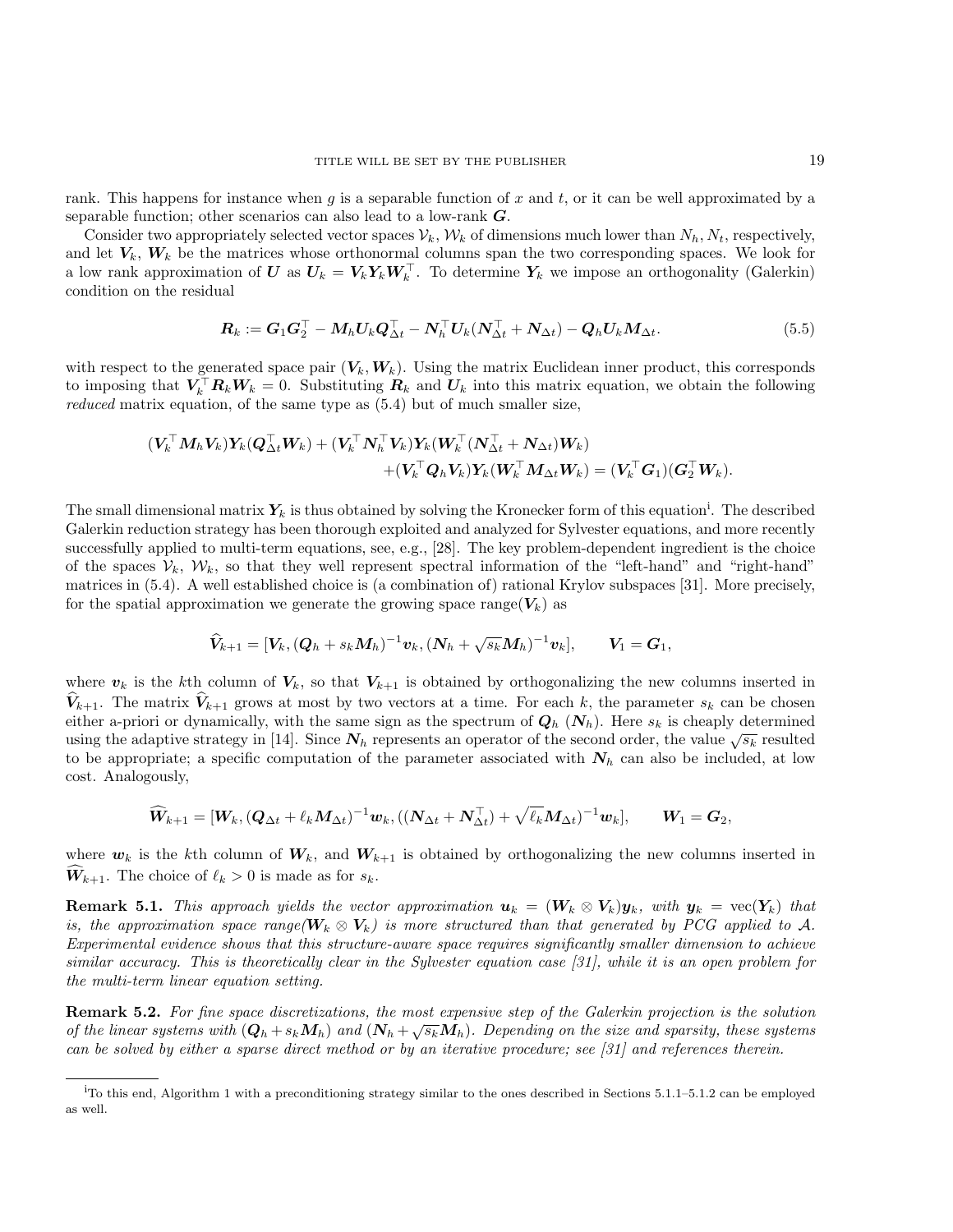## <span id="page-19-0"></span>20 TITLE WILL BE SET BY THE PUBLISHER

## 6. Numerical Experiments

We report some results of our extensive numerical experiments for the wave equation [\(2.1\)](#page-1-3) with  $A = -c^2 \Delta$ ,  $H = L_2(\Omega)$ ,  $\Omega = (0, 1)^3$ ,  $c \neq 0$  being the wave speed,  $V = H_0^1(\Omega)$  and  $I = (0, 1)$ , i.e.,  $T = 1$ . We set  $u_1 \equiv f \equiv 0$ and choose the initial value  $u_0$  in such a way that the respective solutions have different regularity (cases 1 and 2 below).

If  $U_k$  denotes the current approximate solution computed at iteration k, Algorithm [1](#page-16-2) and the Galerkin method are stopped as soon as i)  $\mathcal{E}_k < 10^{-5}$ , where the backward error  $\mathcal{E}_k$  is defined as

$$
\mathcal{E}_k = \frac{\|{\bm{R}}_k\|_F}{\|{\bm{G}}\|_F + \|{\bm{U}}_k\|_F (\|{\bm{M}}_h\|_F\|{\bm{Q}}_{\Delta t}\|_F + \|{\bm{Q}}_h\|_F\|{\bm{M}}_{\Delta t}\|_F + 2\|{\bm{N}}_h\|_F\|{\bm{N}}_{\Delta t}\|_F)},
$$

and  $R_k$  is the residual matrix defined in [\(5.5\)](#page-18-1), and ii)  $||R_k||_F / ||G||_F < 10^{-2}$  for the relative residual norm. For the Galerkin approach the computation of  $\mathcal{E}_k$  simplifies thanks to the low-rank format of the involved quantities (for instance,  $R_k$  does not need to be explicitly formed to compute its norm). Moreover, the linear systems in the rational Krylov subspace basis construction are solved by the vector PCG method with a tolerance  $\epsilon = 10^{-8}$ ; see Remark [5.2.](#page-18-2)

We compared the space-time method with the classical Crank-Nicolson time stepping scheme, in terms of approximation accuracy and CPU time. The  $N_h \times N_h$  linear systems involved in the time marching scheme are solved by means of the vector PCG method with tolerance  $\epsilon = 10^{-6}$ . The time stepping scheme is also used to compute the reference solutions. To this end, we chose 1024 time steps and 64 unknowns in every space dimension, resulting in  $2.68 \cdot 10^8$  degrees of freedom. For the error calculation, we evaluated the solutions on a grid of 64 points in every dimension and approximated the  $L_2$  error through the 1.67 · 10<sup>7</sup> query points.

The code<sup>[j](#page-19-1)</sup> is run in Matlab and the B-spline implementation is based on  $[25]^k$  $[25]^k$ . To explore the potential of the new ultraweak method on low-regularity solutions, we only concentrate on experiments with lower regularity solutions, in particular a solution which is continuous with discontinuous derivative (Case 1) and a discontinuous solution (Case 2). This is realized through the choice of  $u_0$ . On the other hand, for smooth solutions the timestepping method would be expected to be more accurate, due to its second-order convergence, compared to the ultraweak method, as long as the latter uses piecewise constant trial functions.

We describe our results for the 3D setting, with  $\Omega = (0,1)^3$ . The data are summarized as follows<sup>1</sup>

|                  | Case 1                                                                                                                  | Case 2                      |
|------------------|-------------------------------------------------------------------------------------------------------------------------|-----------------------------|
| $u_0(r)$         | $(1-\frac{5}{\sqrt{2}}r)\cdot 1\!\!1_{r<\sqrt{2}/5}$                                                                    | $\mathbb{1}_{r<\sqrt{2}/5}$ |
| $\boldsymbol{u}$ | $ \in C(\overline{I}\times\overline{\Omega})\setminus C^1(I\times\Omega) \notin C(\overline{I}\times\overline{\Omega})$ |                             |

We use tensor product spaces for the spatial discretization for both approaches. In the space-time setting we use B-splines in each direction for the test functions. For the time-stepping method, we use a Galerkin approach in which the trial and test functions are given by B-splines. Hence, the radial symmetry cannot be exploited by either methods, and the tensor product approach provides no limitation. All tables show the matrix dimensions  $N_t$  in the time space ("Time") and  $N_h$  in the spatial space ("Space"). We display results for uniform discretizations in space and time, where  $N_h = N_t^3$ , but stress the fact that our space-time discretization is unconditionally stable, i.e., for any combination of  $N_t$  and  $N_h$ .

#### 6.1. Case 1: Continuous, but not continuously differentiable solution

The  $L_2$ -error, the number of iterations and the wall-clock time (using the Matlab tic-toc commands) for all described methods are displayed in Table [2](#page-20-1) for the case  $c^2 = 1$ . We start by comparing the three iterative methods for solving the ultraweak space-time discretization. Comparing the performance of the two preconditioners in Sections [5.1.1](#page-16-4)[–5.1.2,](#page-17-3) we note that they are applied inexactly as described above. In spite of this,

<span id="page-19-1"></span> $j$ The whole code can be found under <https://github.com/j-henning/waveRB>.

<span id="page-19-2"></span><sup>k</sup>Executed on the BwUniCluster 2.0 on instances with 32GB of RAM on two cores of an Intel Xeon Gold 6230.

We use polar coordinates, i.e.,  $r := ||\mathbf{x} - \mathbf{c}||$ ,  $\mathbf{x} \in \Omega$ , with center  $\mathbf{c} = (c_i)_{i=1,\dots,d}$ ,  $c_i = 0.5$ .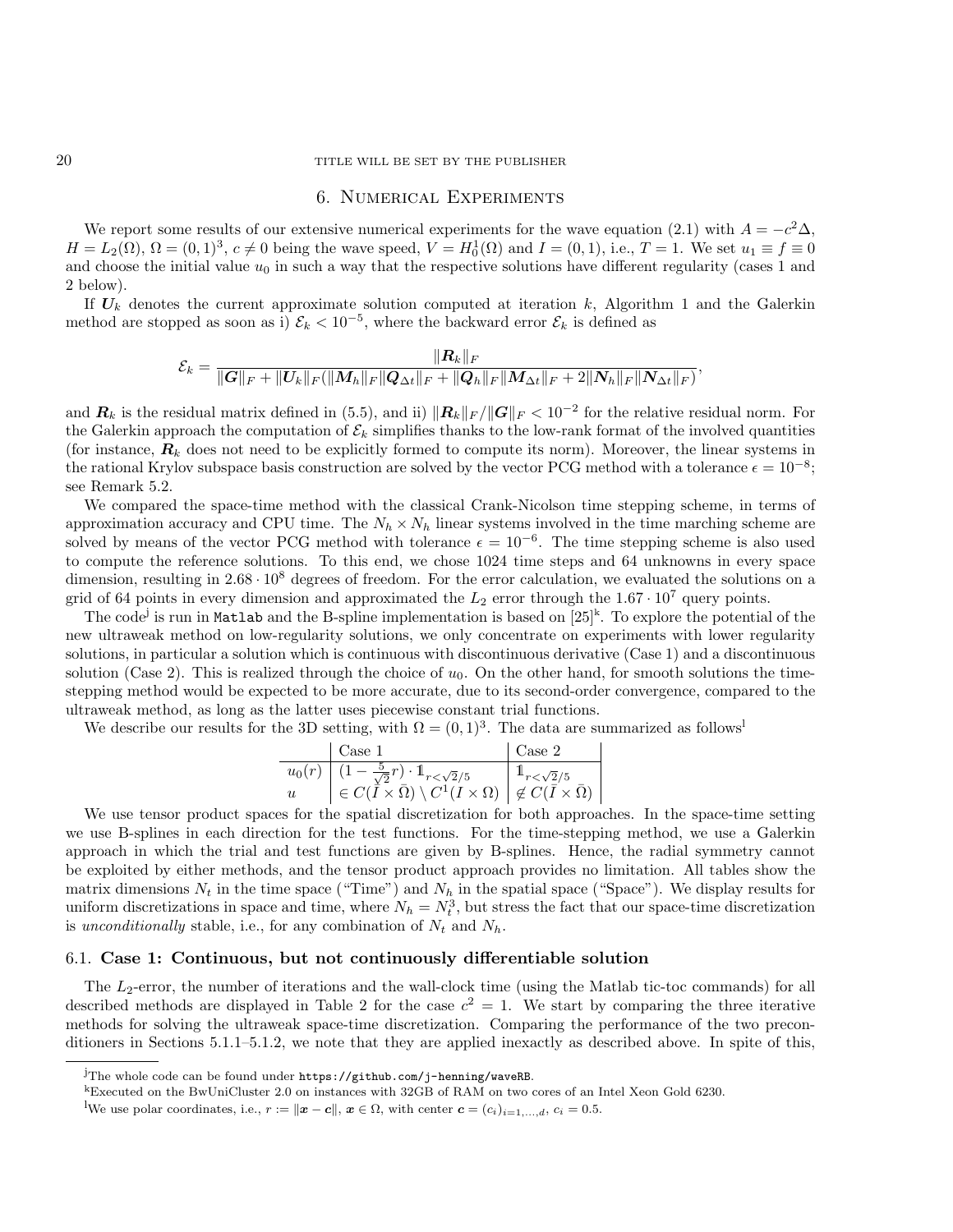<span id="page-20-1"></span>

| Refinement                                                                          | $\overline{2}$ | 3                    | $\overline{4}$       | 5                    |                      |
|-------------------------------------------------------------------------------------|----------------|----------------------|----------------------|----------------------|----------------------|
| Unknowns                                                                            | Time           | $\overline{4}$       | 8                    | 16                   | 32                   |
|                                                                                     | Space          | 64                   | 515                  | 4,096                | 32,768               |
| Time stepping                                                                       | Wall time [s]  | $1.87 \cdot 10^{-2}$ | $2.00 \cdot 10^{-2}$ | $6.82 \cdot 10^{-1}$ | $8.85 \cdot 10^{0}$  |
|                                                                                     | $L_2$ error    | $4.27 \cdot 10^{-1}$ | $7.10 \cdot 10^{-2}$ | $2.85 \cdot 10^{-2}$ | $1.20 \cdot 10^{-2}$ |
| Space-Time                                                                          | $L_2$ error    | $5.31\cdot10^{-2}$   | $4.48 \cdot 10^{-2}$ | $3.45 \cdot 10^{-2}$ | $2.50 \cdot 10^{-2}$ |
| PCG $(\mathbb{K}_{\delta}^{\mathsf{T}}\mathbb{M}_{\delta}^{-1}\mathbb{K}_{\delta})$ | Wall time [s]  | $9.59 \cdot 10^{-2}$ | $9.73 \cdot 10^{-1}$ | $2.17 \cdot 10^{1}$  | $1.07 \cdot 10^3$    |
|                                                                                     | $#$ Iterations | 9                    | 7                    | 7                    | 6                    |
| PCG (Sylvester)                                                                     | Wall time [s]  | $3.01 \cdot 10^{-3}$ | $3.85 \cdot 10^{-2}$ | $1.55 \cdot 10^{0}$  | $8.57 \cdot 10^{1}$  |
|                                                                                     | $#$ Iterations | 9                    | 9                    | 13                   | 17                   |
| Galerkin                                                                            | Wall time [s]  | $2.24 \cdot 10^{-1}$ | $6.21 \cdot 10^{-1}$ | $1.20 \cdot 10^{0}$  | $1.61 \cdot 10^{1}$  |
|                                                                                     | $#$ Iterations | $\overline{2}$       | 6                    | 15                   | 24                   |

TABLE 2. Case 1: Continuous solution,  $c^2 = 1$ .

we notice that the optimal operator-preconditioner is able to maintain mesh independence, thus experimentally confirming our theoretical results. Unfortunately, the high complexity of this preconditioner results in excessive computational costs on the finer discretizations. The Sylvester preconditioner is the fastest method for small discretization sizes, whereas the Galerkin method needs smaller wall times for larger systems. The data of Table [2](#page-20-1) is also visualized in the first column of Figure [5,](#page-21-2) where we see that the time-stepping method outperforms the ultraweak space-time approach both w.r.t. accuracy and efficiency.

This changes somewhat for larger values of the wave speed  $c^2$ , see the results in Figure [5.](#page-21-2) We see that the error of the space-time method is basically independent of the wave speed, whereas the time-stepping method suffers from the CFL-stability condition. On the other hand, the rate of convergence of the time-stepping method is clearly better than the low-order space-time method using discontinuous ansatz functions. In order to get a convergence order of the space-time method comparable to the rate of the Crank-Nicolson scheme, we would at least need to use quartic test functions.

## 6.2. Case 2: Discontinuous solution

For the case of a discontinuous solution, our results are shown in Figure [6.](#page-22-0) The number of iterations for the PCG and the Galerkin methods behave similar as in case 1, so that we do not monitor all numbers. Again, we observe that the performance of the ultraweak space-time method is basically independent of the wave speed. Moreover, due to the fact that the solution is discontinuous, the rate of convergence of the time stepping scheme is no longer optimal. As a consequence, the ultraweak space-time method outperforms the time stepping approach w.r.t. accuracy and efficiency. The benefit is even larger for increasing wave speed numbers.

### 6.3. Conclusions

Our theoretical results and numerical experience show that the proposed ultraweak variational space-time method, when equipped with appropriate linear algebra solvers, is significantly more accurate and efficient than the Crank-Nicolson scheme on problems with low regularity and high wave speed.

## Appendix A. Proof of Theorem [2.2](#page-3-3)

<span id="page-20-0"></span>We collect the proof of the well-posedness for the semi-variational setting in  $\S 2.2$ . Even though the proofs are based upon rather classical spectral theory, we could not find them in the desired form in the literature.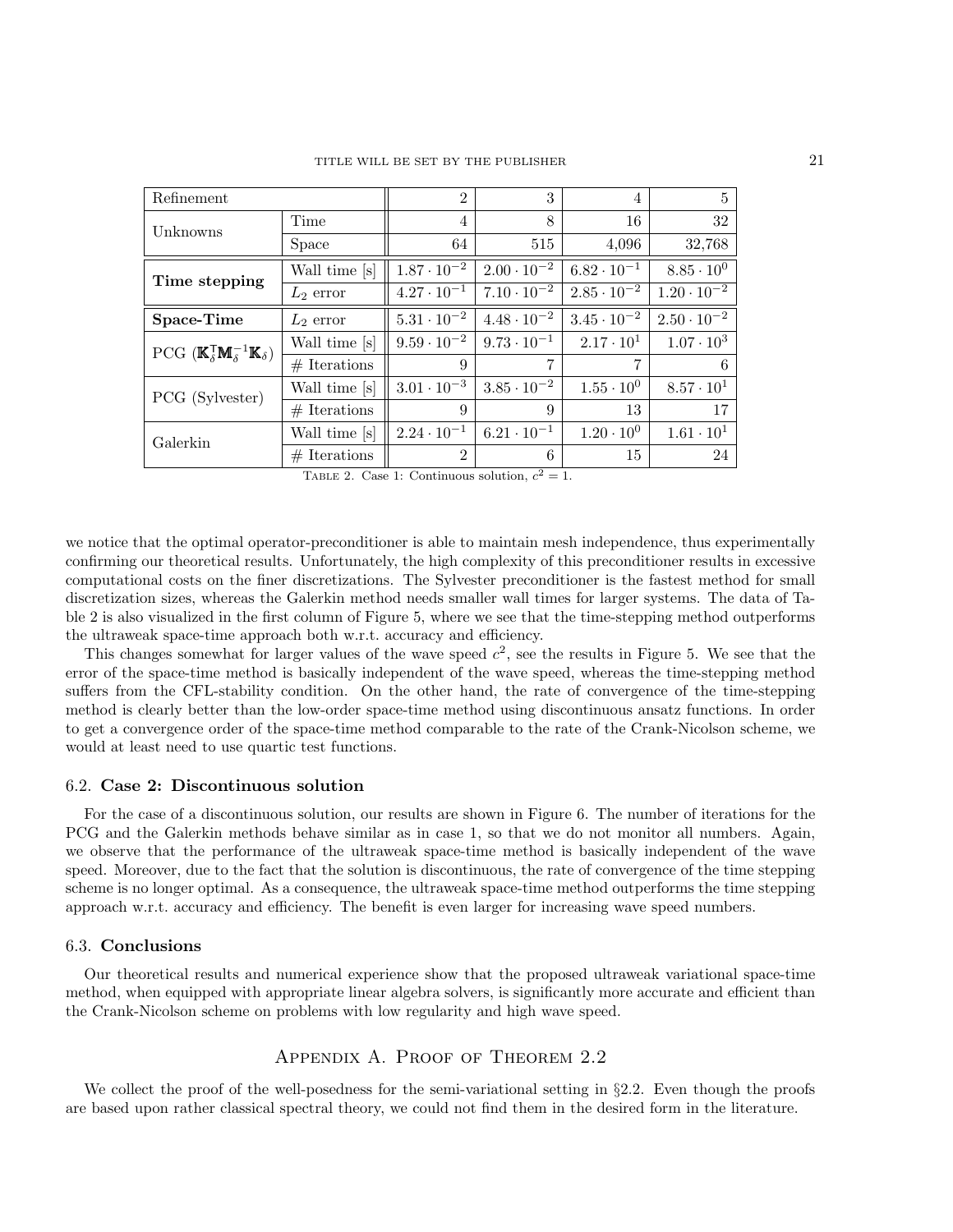<span id="page-21-2"></span>

FIGURE 5. Case 1: Continuous solution.  $L_2$ -error over refinement (top row) and wall time (bottom row) for the cases  $c^2 = 1, 4, 16$  (left, center, right).

<span id="page-21-0"></span>**Proposition A.1.** Let  $s \in \mathbb{R}^+$ . The mapping  $w \mapsto \langle \cdot, w \rangle$ ,  $w \in H^{-s}$ , where

<span id="page-21-1"></span>
$$
\langle \cdot, \cdot \rangle : H^s \times H^{-s} \to \mathbb{R}, \quad \langle v, w \rangle := \sum_{n=1}^{\infty} v_n w_n \tag{A.1}
$$

is an isometric isomorphism from  $H^{-s}$  to  $(H^{s})'$ , i.e.,  $(H^{s})' \cong H^{-s}$ .

*Proof.* First, note that  $H^s$  is a Hilbert space with the inner product  $(v, w)_s := \sum_{n=1}^{\infty} \lambda_n^s v_n w_n$  and  $H^s \hookrightarrow H \hookrightarrow$  $H^{-s}$  with continuous embeddings. Let  $v \in H^s$ ,  $w \in H^{-s}$ , then by Hölder's inequality

$$
\langle v, w \rangle = \sum_{n=1}^{\infty} \lambda_n^{s/2} v_n \, \lambda_n^{-s/2} w_n \le \left( \sum_{n=1}^{\infty} \lambda_n^s \, v_n^2 \right)^{1/2} \left( \sum_{n=1}^{\infty} \lambda_n^{-s} \, w_n^2 \right)^{1/2} = ||v||_s \, ||w||_{-s} < \infty.
$$

Hence,  $\langle \cdot, w \rangle \in (H^s)'$  and  $\|\langle \cdot, w \rangle\|_{(H^s)'} = \sup_{v \in H^s} \frac{\langle v, w \rangle}{\|v\|_{s}}$  $\frac{\langle v, w \rangle}{\|v\|_s}$  ≤  $\|w\|_{-s}$ . On the other hand, given  $w \in H^{-s}$ , set  $\tilde{v}_n := \lambda^{-s} w_n$  and  $\tilde{v} := \sum_{n=1}^{\infty} \tilde{v}_n e_n$ . Then,  $\|\tilde{v}\|_{s}^{2} = \sum_{n=1}^{\infty} \lambda_n^{s} (\lambda_n^{-s} w_n)^{2} = \sum_{n=1}^{\infty} \lambda_n^{-s} (w_n)^{2} = \|w\|_{-s}^{2} < \infty$ , i.e.,  $\tilde{v} \in H^{-s}$ . Moreover  $\langle \tilde{v}, w \rangle = \sum_{n=1}^{\infty} \tilde{v}_n w_n = \sum_{n=1}^{\infty} \lambda_n^{-s} (w_n)^2 = ||w||_{-s}^2 = ||\tilde{v}||_{s} ||w||_{-s}$ . If  $w \neq 0$ , we get that  $\|\langle \cdot, w \rangle\|_{(H^s)'} = \sup_{v \in H^s} \frac{\langle v, w \rangle}{\|v\|_{s}}$  $\frac{\langle v, w \rangle}{\|v\|_s} \geq \frac{\langle \tilde{v}, w \rangle}{\|\tilde{v}\|_s}$  $\frac{\partial \langle v, w \rangle}{\|\tilde{v}\|_s} = \|w\|_{-s}$  with equality for  $w = 0$ . Hence,  $\|\langle \cdot, w \rangle\|_{(H^s)'} = \|w\|_{-s}$  for all  $w \in H^{-s}$ . .

Now we start by considering the following homogeneous abstract second order initial value problem. Let  $u_0 \in D(A)$  and  $u_1 \in H$ . The goal is to find a function  $w \in C^2([0,T], H)$  such that  $w(t) \in D(A)$  for  $t \in [0,T]$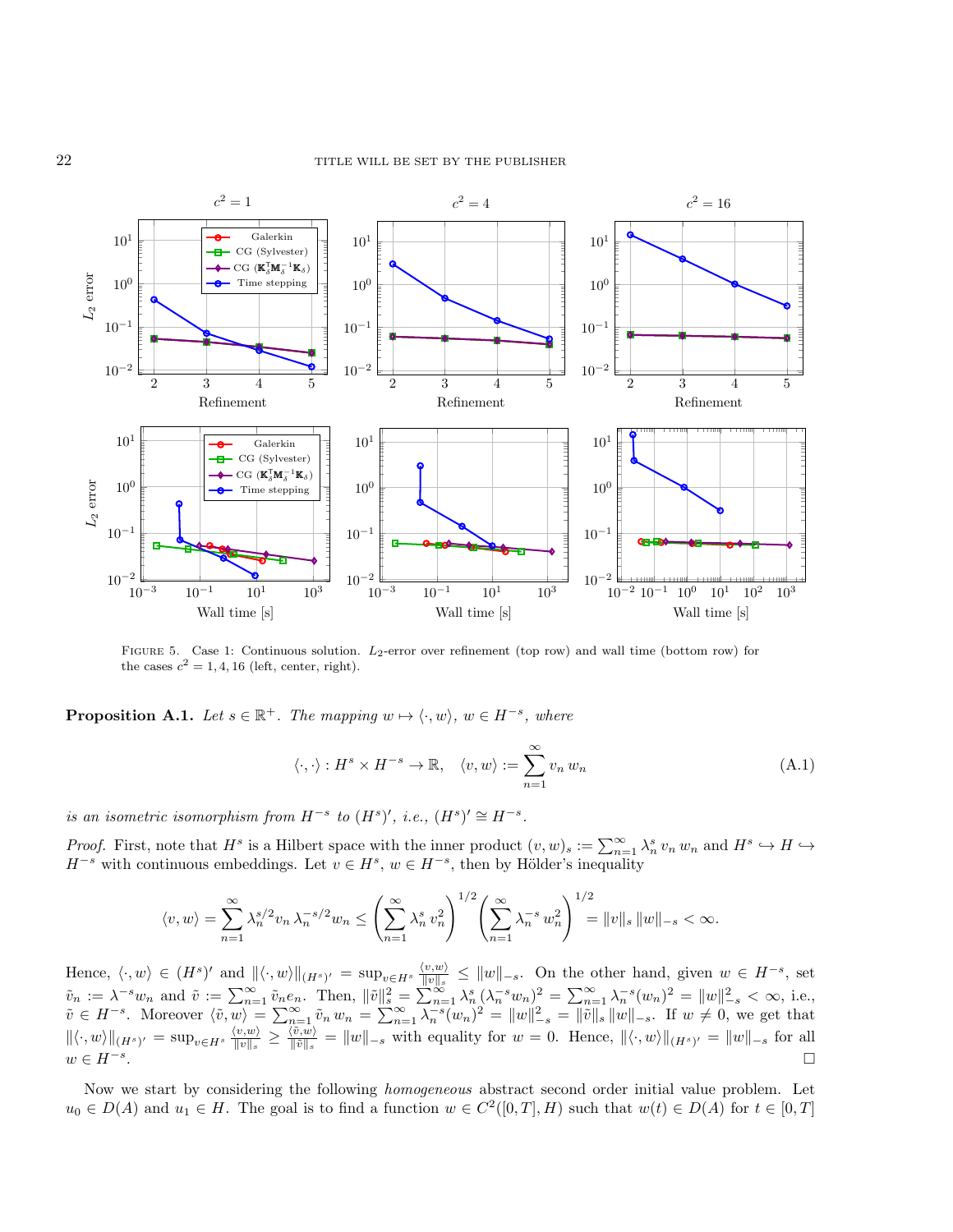#### TITLE WILL BE SET BY THE PUBLISHER 23

<span id="page-22-0"></span>

FIGURE 6. Case 2: Discontinuous solution.  $L_2$ -error over refinement (top row) and wall time (bottom row) for the cases  $c^2 = 1, 4, 16$  (left, center, right).

and satisfying

<span id="page-22-1"></span>
$$
\ddot{w}(t) + Aw(t) = 0, \quad t \in (0, T), \qquad w(0) = u_0, \ \dot{w}(0) = u_1,\tag{A.2}
$$

where the spaces  $u_0$  and  $u_1$  reside in will be specified later. It is easily seen that (a)  $u_0 = e_n$ ,  $u_1 = 0$  yields where the spaces  $u_0$  and  $u_1$  restac in with be specified rate. To is easily seen that  $\langle u \rangle$  is  $w(t) = \cos(\sqrt{\lambda_n}t)e_n$  and  $\langle b \rangle u_0 = 0$  and  $u_1 = e_n$  gives rise to  $w(t) = \lambda_n^{-1/2} \sin(\sqrt{\lambda_n}t)e_n$ .

We can now express the general solution of  $(A.2)$  as a series of solutions of these special types and prove the following theorem.

<span id="page-22-3"></span>**Theorem A.2** (Homogeneous wave equation). Let  $s \in \mathbb{R}_{\geq 0}$ ,  $u_0 \in H^s$  and  $u_1 \in H^{s-1}$ . Then [\(A.2\)](#page-22-1) admits a unique solution  $w \in \mathcal{C}^s$ , see [\(2.9\)](#page-3-1).

*Proof.* Uniqueness: Let  $w \in \mathcal{C}^s$  be a solution of  $(A.2)$ , then  $w(t) \in H$  for all  $t \in [0,T]$ . Set  $w_n(t) := \langle w(t), e_n \rangle =$  $(w(t), e_n)_H$  for  $n \in \mathbb{N}$  and  $t \in [0, T]$ . Since  $w \in \mathcal{C}^s$ , in particular  $\ddot{w}(t) \in H^{s-2}$ , we get by  $e_n \in D(A) = H^2$  the fact  $w_n \in C^2([0,T])$  with derivative  $\ddot{w}_n(t) = \langle \ddot{w}(t), e_n \rangle = -\langle Aw(t), e_n \rangle = -\sum_{k=1}^{\infty} \lambda_k(w(t), e_k) H(e_k, e_n) =$  $-\lambda_n(w(t), e_n)_H = -\lambda_n w_n(t), t \in (0,T),$  and initial values  $w_n(0) = (w(0), e_n)_H = (u_0, e_n)_H$ ,  $\dot{w}_n(0) =$  $\langle \dot{w}(0), e_n \rangle = \langle u_1, e_n \rangle$ . This is an initial value problem of a second order linear ode with the unique solution

<span id="page-22-2"></span>
$$
w_n(t) = \cos(\sqrt{\lambda_n}t)(u_0, e_n)_H + \lambda_n^{-1/2}\sin(\sqrt{\lambda_n}t)\langle u_1, e_n\rangle,
$$
\n(A.3)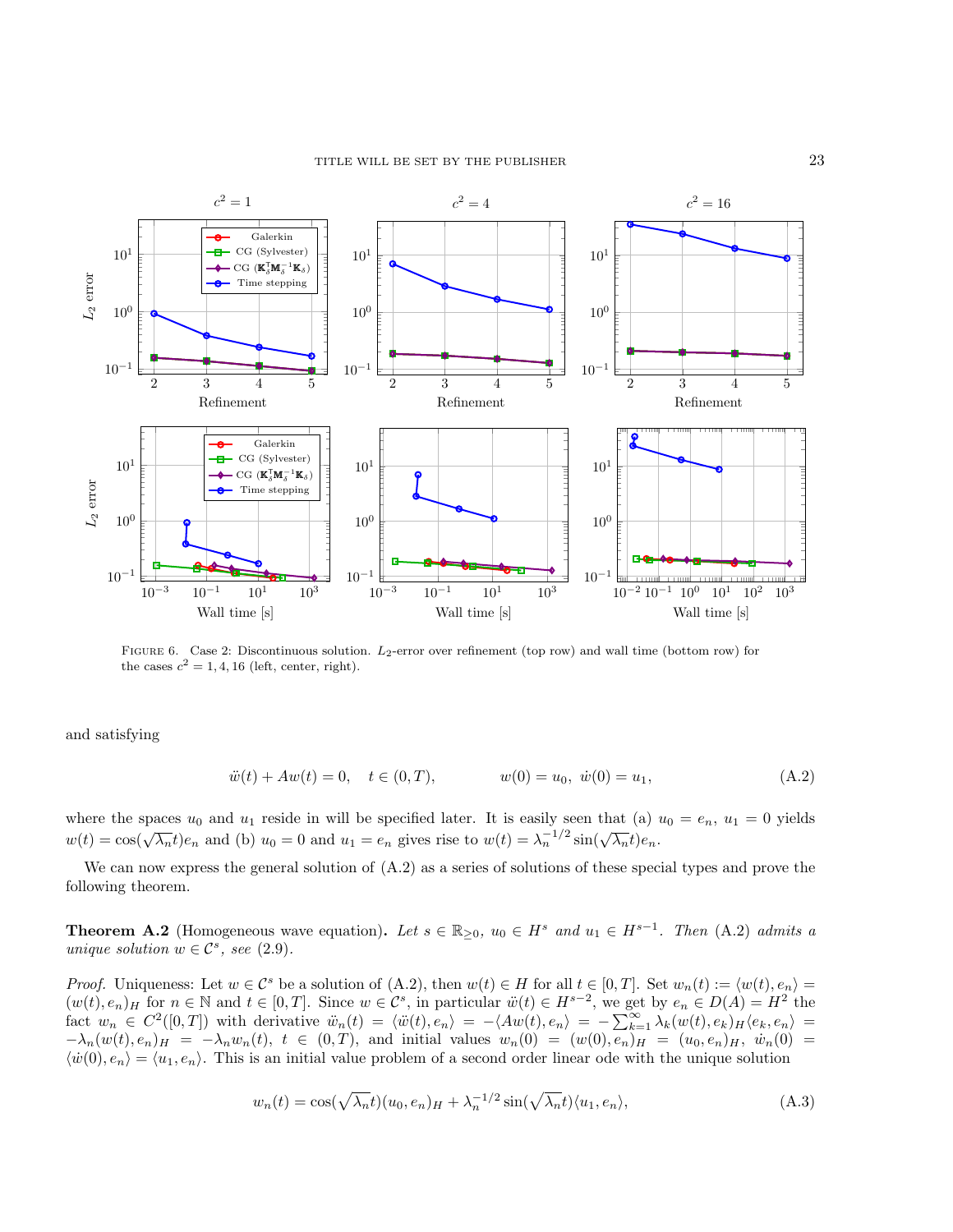which is easily verified. Since

<span id="page-23-0"></span>
$$
w(t) = \sum_{n=1}^{\infty} w_n(t)e_n \tag{A.4}
$$

is the unique expansion of  $w(t)$  in H with respect to the orthonormal basis  $\{e_n : n \in \mathbb{N}\}\$ , the uniqueness statement has been proved.

Existence: We now define  $w_n(t)$  by [\(A.3\)](#page-22-2) and [\(A.4\)](#page-23-0). Then, for all  $t \in [0, T]$ ,

$$
||w(t)||_{s}^{2} \leq 2 \sum_{n=1}^{\infty} \lambda_{n}^{s} |\cos(t\sqrt{\lambda_{n}})|^{2} |(u_{0}, e_{n})_{H}|^{2} + 2 \sum_{n=1}^{\infty} \lambda_{n}^{s-1} |\sin(t\sqrt{\lambda_{n}})|^{2} |\langle u_{1}, e_{n} \rangle|^{2}
$$
  

$$
\leq 2 \sum_{n=1}^{\infty} \lambda_{n}^{s} |(u_{0}, e_{n})_{H}|^{2} + 2 \sum_{n=1}^{\infty} \lambda_{n}^{s-1} |\langle u_{1}, e_{n} \rangle|^{2} = 2 ||u_{0}||_{s}^{2} + 2 ||u_{1}||_{s-1}^{2} < \infty,
$$

uniformly in  $t \in [0, T]$ , so that  $w \in C([0, T]; H^s)$ . Next

$$
||\dot{w}(t)||_{s-1}^{2} \leq 2 \sum_{n=1}^{\infty} \lambda_{n}^{s-1} \lambda_{n} |\sin(t\sqrt{\lambda_{n}})|^{2} |(u_{0}, e_{n})_{H}|^{2} + 2 \sum_{n=1}^{\infty} \lambda_{n}^{s-1} \lambda_{n}^{-1} \lambda_{n} |\cos(t\sqrt{\lambda_{n}})|^{2} |(u_{1}, e_{n})|^{2}
$$
  

$$
\leq 2 \sum_{n=1}^{\infty} \lambda_{n}^{s} |(u_{0}, e_{n})_{H}|^{2} + 2 \sum_{n=1}^{\infty} \lambda_{n}^{s-1} |\langle u_{1}, e_{n} \rangle|^{2} = 2 ||u_{0}||_{s}^{2} + 2 ||u_{1}||_{s-1}^{2} < \infty,
$$

so that  $w \in C^1([0,T]; H^{s-1})$  and similarly

$$
\|\ddot{w}(t)\|_{s-2}^2 \le 2 \sum_{n=1}^{\infty} \lambda_n^{s-2} \lambda_n^2 |\cos(t\sqrt{\lambda_n})|^2 |(u_0, e_n)_H|^2 + 2 \sum_{n=1}^{\infty} \lambda_n^{s-2} \lambda_n^{-1} \lambda_n^2 |\sin(t\sqrt{\lambda_n})|^2 |\langle u_1, e_n \rangle|^2
$$
  

$$
\le 2 \sum_{n=1}^{\infty} \lambda_n^s |(u_0, e_n)_H|^2 + 2 \sum_{n=1}^{\infty} \lambda_n^{s-1} |\langle u_1, e_n \rangle|^2 = 2 ||u_0||_s^2 + 2 ||u_1||_{s-1}^2 < \infty,
$$

which shows that  $w \in C^2([0,T]; H^{s-2})$ . We conclude that  $w \in C^s$ . Finally, we have  $\ddot{w}(t) = \sum_{n=1}^{\infty} \sum_{n=1}^{\infty} u_n(t) \lambda_n e_n = -Aw(t)$  by definition of A. In addition,  $w(0) = \sum_{n=1}^{\infty} (u_0, e_n)_{H} e_n = u_0$  as which shows that  $w \in C^2([0,T]; H^{s-2})$ . We conclude that  $w \in C^s$ . Finally, we have  $\ddot{w}(t) = \sum_{n=1}^{\infty} \ddot{w}_n(t)e_n = \sum_{n=1}^{\infty} w_n(t)\lambda_n e_n = -Aw(t)$  by definition of A. In addition,  $w(0) = \sum_{n=1}^{\infty} (u_0, e_n)He_n = u_0$  and  $\dot{w}(0) =$  $\sum_{n=1}^{\infty} w_n(t)\lambda_n e_n = -Aw(t)$  by definition of A. In addition,  $w(0) = \sum_{n=1}^{\infty} (u_0, e_n)He_n = u_0$  and  $\dot{w}(0) = \sum_{n=1}^{\infty} \langle u_1, e_n \rangle e_n = u_1$ . This shows that w solves [\(A.2\)](#page-22-1), and we have proved existence of solutions.

We are now in the position to prove Theorem [2.2](#page-3-3) for the wave equation with inhomogeneous right-hand side.

Proof of Theorem [2.2.](#page-3-3) Since the difference of two solutions of  $(2.8)$  is a solution of the homogeneous problem [\(A.2\)](#page-22-1), uniqueness follows from Theorem [A.2.](#page-22-3) Moreover, since the homogeneous problem has a solution, in order to prove existence for [\(2.8\)](#page-3-0), we may and will assume that  $u_0 = u_1 = 0$ .

Next, we set  $f_n(t) := \langle f(t), e_n \rangle$ , which is well-defined since  $e_n \in D(A) = H^2$  and  $f(t) \in H^{s-1}$ ,  $s \geq 0$ . Then,  $f_n \in C([0,T])$ . We set  $w_n(t) = \lambda_n^{-1/2} \int_0^t \sin(\sqrt{\lambda_n}(t-\tau)) f_n(\tau) d\tau$ , and  $w(t) := \sum_{n=1}^\infty w_n(t) e_n$ . By Hölder's inequality, we have, for all  $t \in [0, T]$ 

$$
\lambda_n^s w_n(t)^2 \leq \lambda_n^{s-1} \int_0^T \sin(\sqrt{\lambda_n}(t-\tau))^2 d\tau \int_0^T f_n(\tau)^2 d\tau \leq T \lambda_n^{s-1} \int_0^T f_n(\tau)^2 d\tau,
$$

so that

$$
||w(t)||_s^2 \le T \sum_{n=1}^{\infty} \lambda_n^{s-1} \int_0^T f_n(\tau)^2 d\tau = T \int_0^T \sum_{n=1}^{\infty} \lambda_n^{s-1} f_n(\tau)^2 d\tau = T \int_0^T ||f(\tau)||_{s-1}^2 d\tau,
$$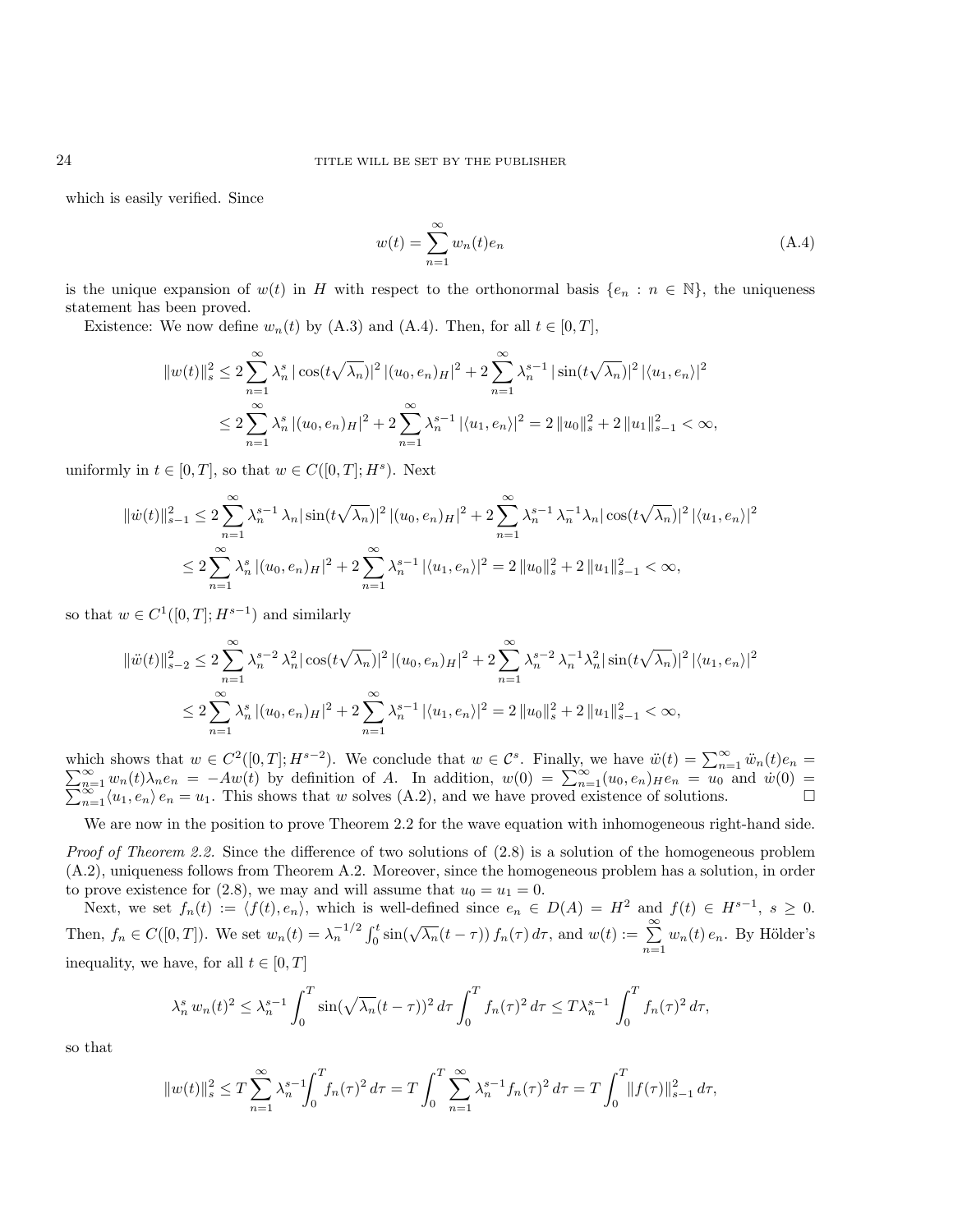which is finite uniformly in  $t \in [0, T]$  since  $f \in C([0, T]; H^{s-1})$ , so that  $w \in C([0, T]; H^s)$ . Next, we note that which is finite uniformly in  $t \in [0, 1]$  since  $f \in C([0, 1], \Omega)$ <br>  $\dot{w}_n(t) = \int_0^t \cos(\sqrt{\lambda_n}(t-s)) f_n(s) ds$ , so that similar as above

$$
\lambda_n^{s-1} w_n(t)^2 \leq \lambda_n^{s-1} \int_0^T \cos(\sqrt{\lambda_n}(t-\tau))^2 d\tau \int_0^T f_n(\tau)^2 d\tau \leq T \lambda_n^{s-1} \int_0^T f_n(\tau)^2 d\tau,
$$

which yields

$$
\|\dot{w}(t)\|_{s-1}^2 \le T \sum_{n=1}^{\infty} \lambda_n^{s-1} \int_0^T f_n(\tau)^2 d\tau = T \int_0^T \sum_{n=1}^{\infty} \lambda_n^{s-1} f_n(\tau)^2 d\tau = T \int_0^T \|f(\tau)\|_{s-1}^2 d\tau,
$$

which again is finite uniformly in  $t \in [0, T]$ , so that  $w \in C^1([0, T]; H^{s-1})$ . In order to prove  $w \in C^2([0, T]; H^{s-2})$ (and thus  $w \in \mathcal{C}^s$ ), we note that  $\ddot{w}_n + \lambda_n w_n = f_n$ ,  $w_n(0) = \dot{w}_n(0) = 0$ . Hence,

$$
\|\ddot{w}(t)\|_{s-2}^2 \le 2\sum_{n=1}^{\infty} \lambda_n^{s-2} \lambda_n^2 w_n(t)^2 + 2\sum_{n=1}^{\infty} \lambda_n^{s-2} f_n(t)^2 = 2\|w(t)\|_{s}^2 + 2\|f(t)\|_{s-2}^2 < \infty
$$

uniformly in  $t \in [0, T]$ , so that  $w \in C^2([0, T]; H^{s-2})$ . Finally

$$
\ddot{w}(t) = \sum_{n=1}^{\infty} \langle \ddot{w}_n(t), e_n \rangle e_n = -\sum_{n=1}^{\infty} \lambda_n \langle w_n(t), e_n \rangle e_n + \sum_{n=1}^{\infty} \langle f_n(t), e_n \rangle e_n = -\sum_{n=1}^{\infty} \lambda_n (w_n(t), e_n)_{H} e_n + f(t)
$$
  
=  $-Aw(t) + f(t)$ 

for all  $t \in (0, T)$ . Since  $w_n(0) = 0 = \dot{w}_n(0)$ , we obtain  $w(0) = \dot{w}(0) = 0$ , so that w solves [\(2.8\)](#page-3-0) for  $u_0 = u_1 = 0$ , which concludes the proof.

#### **REFERENCES**

- <span id="page-24-0"></span>[1] R. Andreev. Stability of sparse space-time finite element discretizations of linear parabolic evolution equations. IMA J. Numer. Anal., 33(1):242–260, 2013.
- <span id="page-24-6"></span>[2] T. Apel, S. Nicaise, and J. Pfefferer. Discretization of the Poisson equation with non-smooth data and emphasis on non-convex domains. Numer. Meth. Part. Diff. Eq., 32(5):1433–1454, 2016.
- <span id="page-24-5"></span>[3] W. Arendt and K. Urban. Partial Differential Equations: An analytic and numerical approach. Springer, 2022, to appear. Translated from the German by J.B. Kennedy.
- <span id="page-24-10"></span>[4] I. Babuška, J. Osborn, and J. Pitkäranta. Analysis of mixed methods using mesh dependent norms. Math. Comp., 35(152):1039-1062, 1980.
- <span id="page-24-3"></span>[5] L. Bales and I. Lasiecka. Continuous finite elements in space and time for the nonhomogeneous wave equation. Comput. Math. Appl., 27(3):91–102, 1994.
- <span id="page-24-4"></span>[6] L. Bales and I. Lasiecka. Negative norm estimates for fully discrete finite element approximations to the wave equation with nonhomogeneous L<sup>2</sup> Dirichlet boundary data. Math. Comp., 64(209):89–115, 1995.
- <span id="page-24-11"></span>[7] R. H. Bartels and G. W. Stewart. Algorithm 432: Solution of the Matrix Equation  $AX + XB = C$ . Comm. of the ACM, 15(9):820–826, 1972.
- <span id="page-24-7"></span>[8] M. Berggren. Approximations of very weak solutions to boundary-value problems. SIAM J. Numer. Anal., 42(2):860–877, 2004.
- <span id="page-24-1"></span>[9] J. Brunken, K. Smetana, and K. Urban. (Parametrized) First Order Transport Equations: Realization of Optimally Stable Petrov-Galerkin Methods. SIAM J. Sci. Comput., 41(1):A592–A621, 2019.
- <span id="page-24-8"></span>[10] T. Bui-Thanh, L. Demkowicz, and O. Ghattas. Constructively well-posed approximation methods with unity inf-sup and continuity constants for partial differential equations. Math. Comp., 82(284):1923–1952, 2013.
- <span id="page-24-2"></span>[11] W. Dahmen, C. Huang, C. Schwab, and G. Welper. Adaptive Petrov-Galerkin methods for first order transport equations. SIAM J. Numer. Anal., 50(5):2420–2445, 2012.
- <span id="page-24-9"></span>[12] L. Demkowicz and J. Gopalakrishnan. A class of discontinuous Petrov-Galerkin methods. II. Optimal test functions. Numer. Meth. Part. Diff. Eq, 27(1):70–105, 2011.